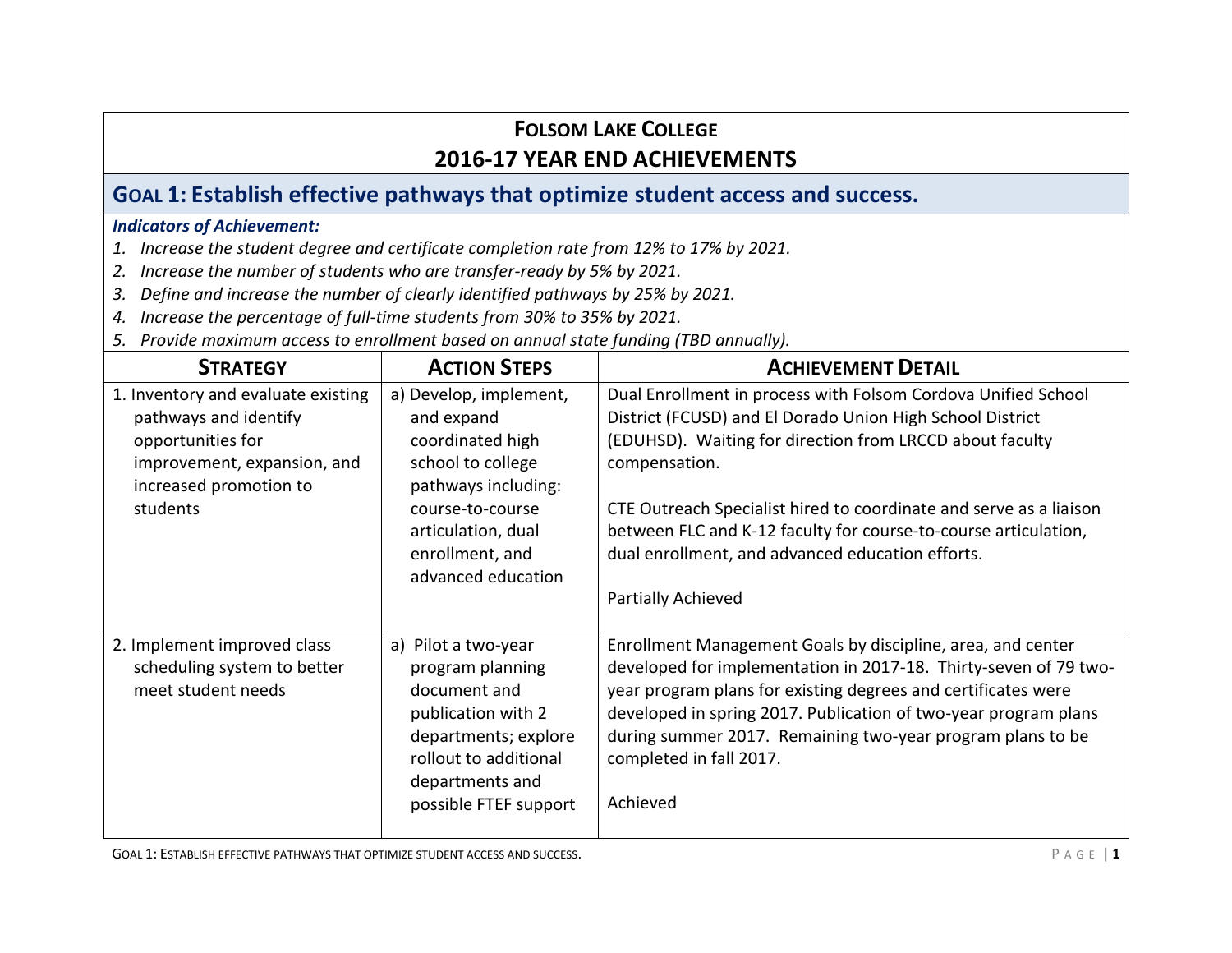| 3. Promote communication<br>channels that increase<br>awareness of course offerings,<br>deadlines, services, programs,<br>resources and events          | a) Plan for fall 2017<br>implementation of<br><b>FLC/RCC Promise</b><br>Program, including<br>support services,<br>business processes,<br>outreach, marketing<br>plans, and tracking<br>systems<br>Identify and secure<br>funding sources<br>beyond the City of<br>Rancho Cordova to<br>support the | Rancho Cordova (RC) Promise application period for 2017-18<br>funding was open February 1 - March 31, 2017. One hundred<br>seventy-seven total applicants with 152 qualified Promise students<br>making up initial group. Welcome event planned for August 2017.<br>Tracking will occur from February 1 through fall 2017 census to<br>determine the success rate for acceptance to actual fall 2017<br>enrollment; completion of twelve units; course completion of 'C' or<br>better; persistence from fall 2017 to spring 2018.<br>City of Rancho Cordova approved \$150,540 to fund 2018 high<br>school graduates for 2018-2019 academic year; other business<br>donor commitments being sought. |
|---------------------------------------------------------------------------------------------------------------------------------------------------------|-----------------------------------------------------------------------------------------------------------------------------------------------------------------------------------------------------------------------------------------------------------------------------------------------------|-----------------------------------------------------------------------------------------------------------------------------------------------------------------------------------------------------------------------------------------------------------------------------------------------------------------------------------------------------------------------------------------------------------------------------------------------------------------------------------------------------------------------------------------------------------------------------------------------------------------------------------------------------------------------------------------------------|
|                                                                                                                                                         | sustainability of the<br>Promise Program                                                                                                                                                                                                                                                            | Achieved                                                                                                                                                                                                                                                                                                                                                                                                                                                                                                                                                                                                                                                                                            |
| 4. Monitor student progress and<br>proactively engage with at-risk<br>students prior to key<br>milestones (first semester, 30<br>units, 70 units, etc.) | a) Revise TransferNet, a<br>completion program<br>for all transfer-ready<br>students                                                                                                                                                                                                                | Number of students who are "Transfer Ready" and have been at<br>FLC for 3 or more years: 360 students. All 360 students have been<br>contacted by our Career and Transfer Center staff.<br>Of the 360 students:<br>18 came in and saw a transfer counselor,<br>18 created an Educational Plan, and<br>18 decided and prepared for transfer.<br>Partially Achieved                                                                                                                                                                                                                                                                                                                                   |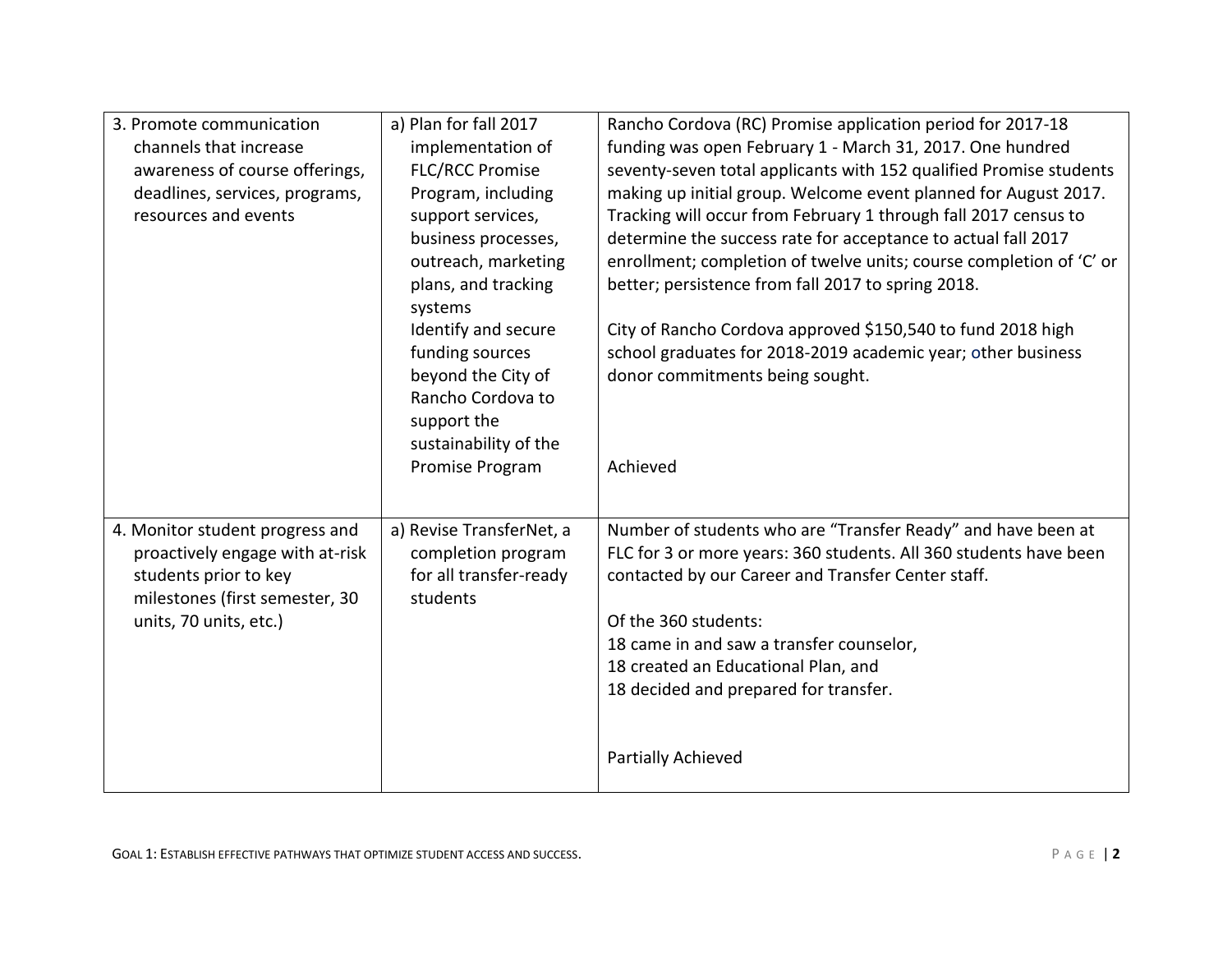| 4. Monitor student progress and<br>proactively engage with at-risk<br>students prior to key<br>milestones (first semester, 30<br>units, 70 units, etc.) (cont.) | b) Increased marketing<br>and utilization of Great<br><b>Ideas For Teaching</b><br>Students (GIFTS)<br>repository         | Multicultural and Diversity Committee developed a marketing plan<br>to increase awareness of college Equity Statement and inclusion in<br>college processes.<br>Work continues to create better visibility, inclusiveness, and<br>increased input from faculty and staff to enhance the GIFTS<br>repository. GIFTS will be included in Social Justice Spring marketing<br>materials starting spring 2018 to further increase visibility and<br>utilization.<br>Equity & Cultural Competency website:<br>http://culturalcompetency.flc.losrios.edu/<br>Partially Achieved |
|-----------------------------------------------------------------------------------------------------------------------------------------------------------------|---------------------------------------------------------------------------------------------------------------------------|--------------------------------------------------------------------------------------------------------------------------------------------------------------------------------------------------------------------------------------------------------------------------------------------------------------------------------------------------------------------------------------------------------------------------------------------------------------------------------------------------------------------------------------------------------------------------|
| 5. Develop a comprehensive<br>recruitment and persistence<br>plan to achieve enrollment<br>goals                                                                | a) Develop a Professional<br><b>Learning Communities</b><br>(PLC) related to<br><b>Student Success</b><br><b>Measures</b> | <b>Student Retention Professional Learning Community</b><br>convened. Best Practices document developed and integrated with<br>enrollment management planning.<br>Achieved                                                                                                                                                                                                                                                                                                                                                                                               |
|                                                                                                                                                                 | b) Prepare study of<br>population growth of<br>surrounding<br>community                                                   | District Office completed population study in 2016. Accreditation<br>Committee reviewed the report in spring 2017 and determined<br>that the district report is adequate to meet the recommendation<br>included in the college's accreditation report.<br>Achieved                                                                                                                                                                                                                                                                                                       |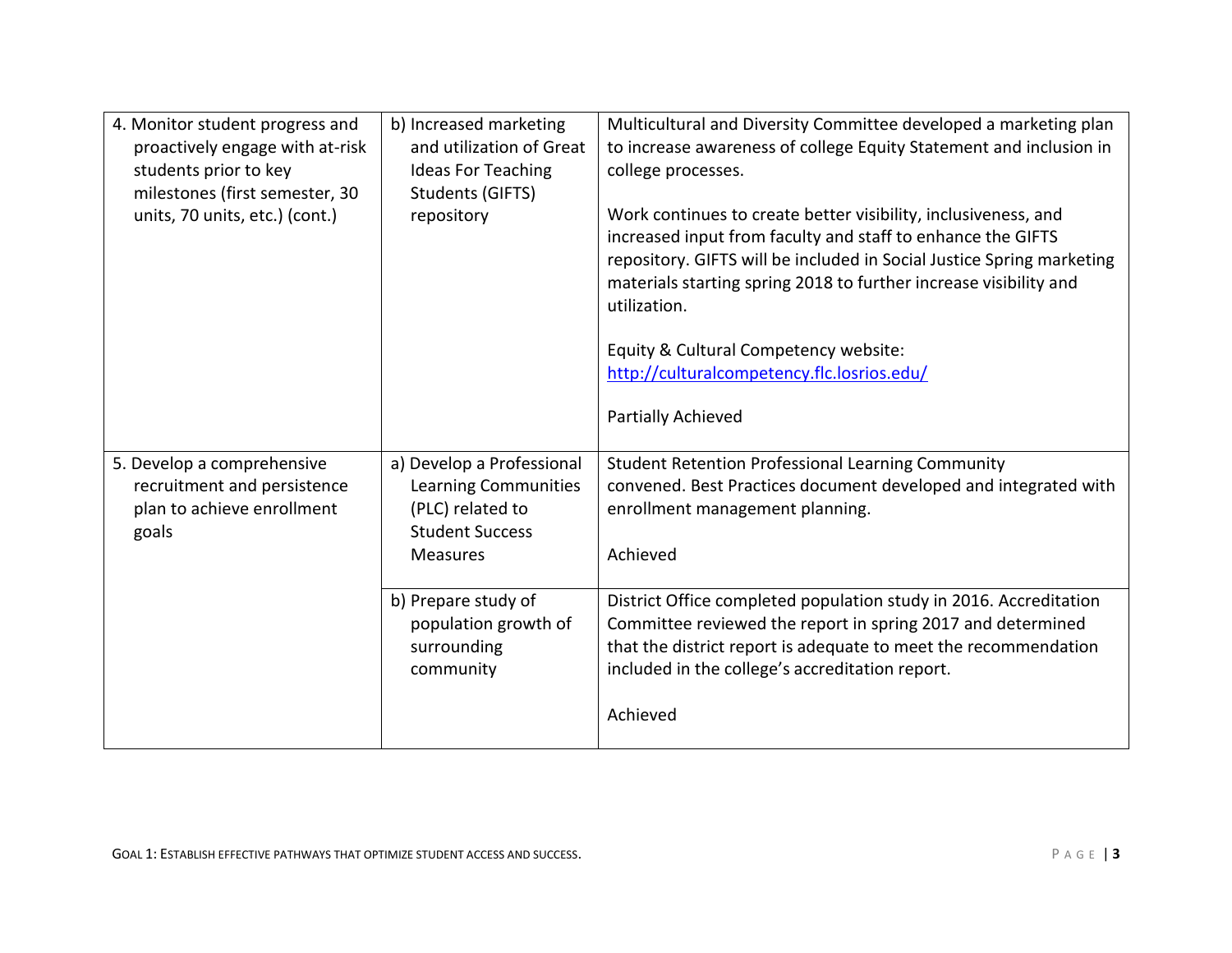| 5. Develop a comprehensive  | c) Increase efforts to | New integrated marketing strategy was developed fall 2016 to                                                                                                                                                                                                                                                                                                                                                                                                                                                                                                                                                                                                                                                                                             |
|-----------------------------|------------------------|----------------------------------------------------------------------------------------------------------------------------------------------------------------------------------------------------------------------------------------------------------------------------------------------------------------------------------------------------------------------------------------------------------------------------------------------------------------------------------------------------------------------------------------------------------------------------------------------------------------------------------------------------------------------------------------------------------------------------------------------------------|
| recruitment and persistence | market support         | highlight all Student Services and Success Programs.                                                                                                                                                                                                                                                                                                                                                                                                                                                                                                                                                                                                                                                                                                     |
| plan to achieve enrollment  | services for new and   |                                                                                                                                                                                                                                                                                                                                                                                                                                                                                                                                                                                                                                                                                                                                                          |
| goals (cont.)               | continuing students    | Developed On-the-Ground Orientation program, implemented in<br>spring 2017. Incorporated the logo and branding for the Center For<br>Excellence (CFE) that supports our disproportionately impacted<br>students. This increased visibility and growth for CFE and its<br>programs - CARE, EOPS, DSPS, and CalWORKS.<br>Faculty handbook developed for fall 2017 distribution with<br>information on Student Services and Success Programs.<br>Developed and incorporated video content to be used by staff and<br>faculty within D2L/Canvas.<br>Services and Success Programs shared with all incoming students.<br>Communication kits sent out to all FLC K-12 feeder schools<br>highlighting these opportunities for prospective students.<br>Achieved |
|                             |                        |                                                                                                                                                                                                                                                                                                                                                                                                                                                                                                                                                                                                                                                                                                                                                          |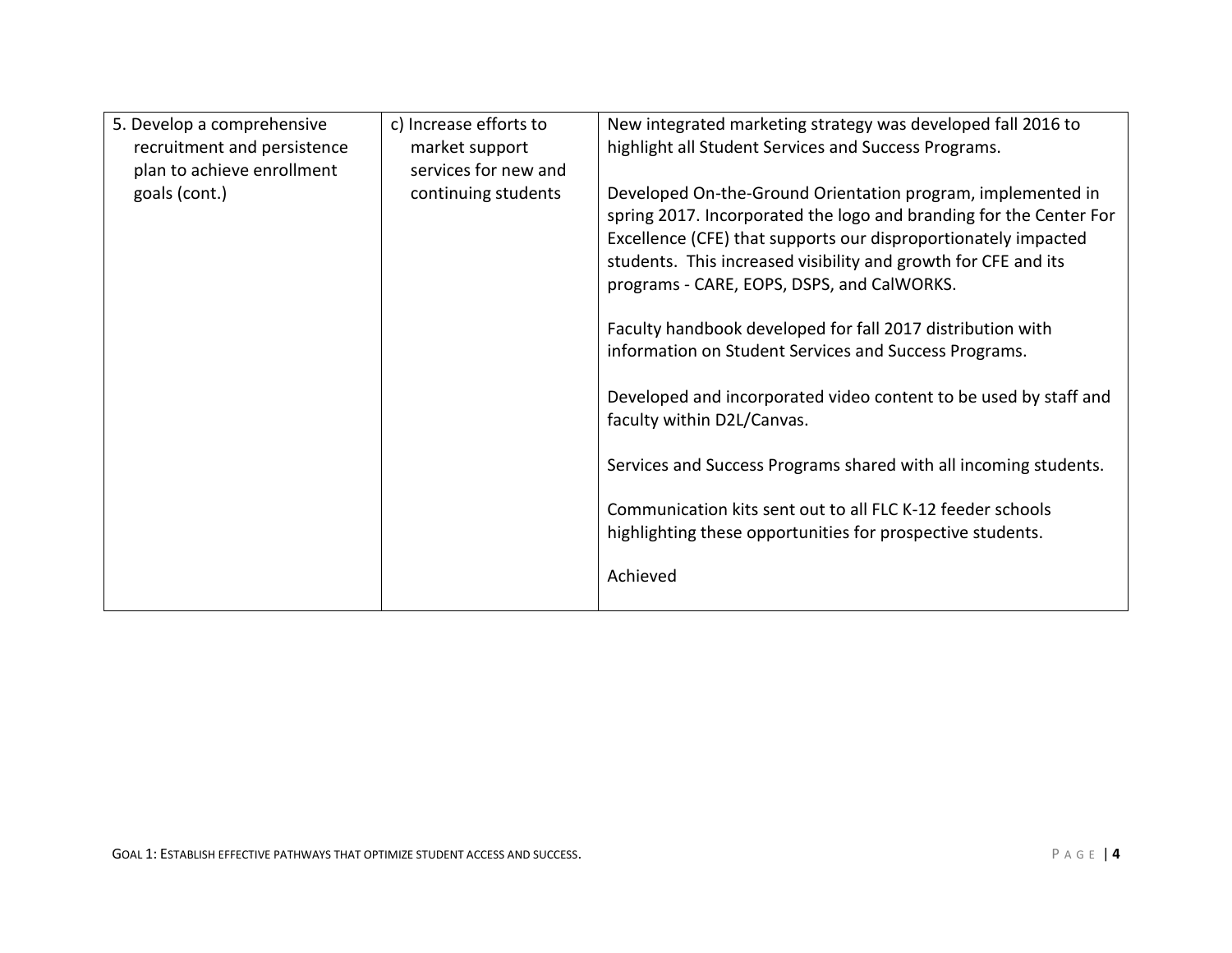# **GOAL 2: Ensure equitable academic achievement across all racial, ethnic, socioeconomic and gender groups.**

### *Indicators of Achievement:*

- *1. Achieve 71% course success rate for each student group by 2021.*
- *2. Achieve a 17% degree and certificate completion rate for each student group by 2021.*
- *3. Achieve proportionality in transfer-ready preparation rates for each student group by 2021.*
- *4. Recruit faculty, staff, and administrators to reflect the demographics of the District's service area.*
- *5. Increase enrollment rates among groups who are traditionally underrepresented in higher education within the District's service area.*

| <b>STRATEGY</b>                                                         | <b>ACTION STEPS</b>                                                                                                                                    | <b>ACHIEVEMENT DETAIL</b>                                                                                                                                                                                                                                                                                                                                                                                                                                                                                                                                                                                                        |
|-------------------------------------------------------------------------|--------------------------------------------------------------------------------------------------------------------------------------------------------|----------------------------------------------------------------------------------------------------------------------------------------------------------------------------------------------------------------------------------------------------------------------------------------------------------------------------------------------------------------------------------------------------------------------------------------------------------------------------------------------------------------------------------------------------------------------------------------------------------------------------------|
| 1. Develop and use culturally<br>relevant curriculum and<br>instruction | a) Expand Supplemental<br>Instruction and<br>embedded tutoring,<br>targeting basic skills<br>courses and<br>disproportionately<br>impacted populations | In spring 2017, 36 FLC courses in basic skills math, ESL, English,<br>and the sciences had embedded tutoring.<br>Learning Skills expanded Embedded Tutoring for several<br>disciplines.<br>13 Biology Classes at FLC-Main and EDC<br>2 Chemistry classes at FLC-Main and EDC<br>9 Math classes at FLC-Main, EDC, and RCC<br>1 Psychological Statistics class at FLC-Main<br>1 ESL class at RCC<br>English department expanded Embedded Tutoring in 9 basic<br>skills English courses and in coordination with the Reading and<br>Writing Center at Main, Learning Resource Center at RCC, and<br>English Lab at EDC.<br>Achieved |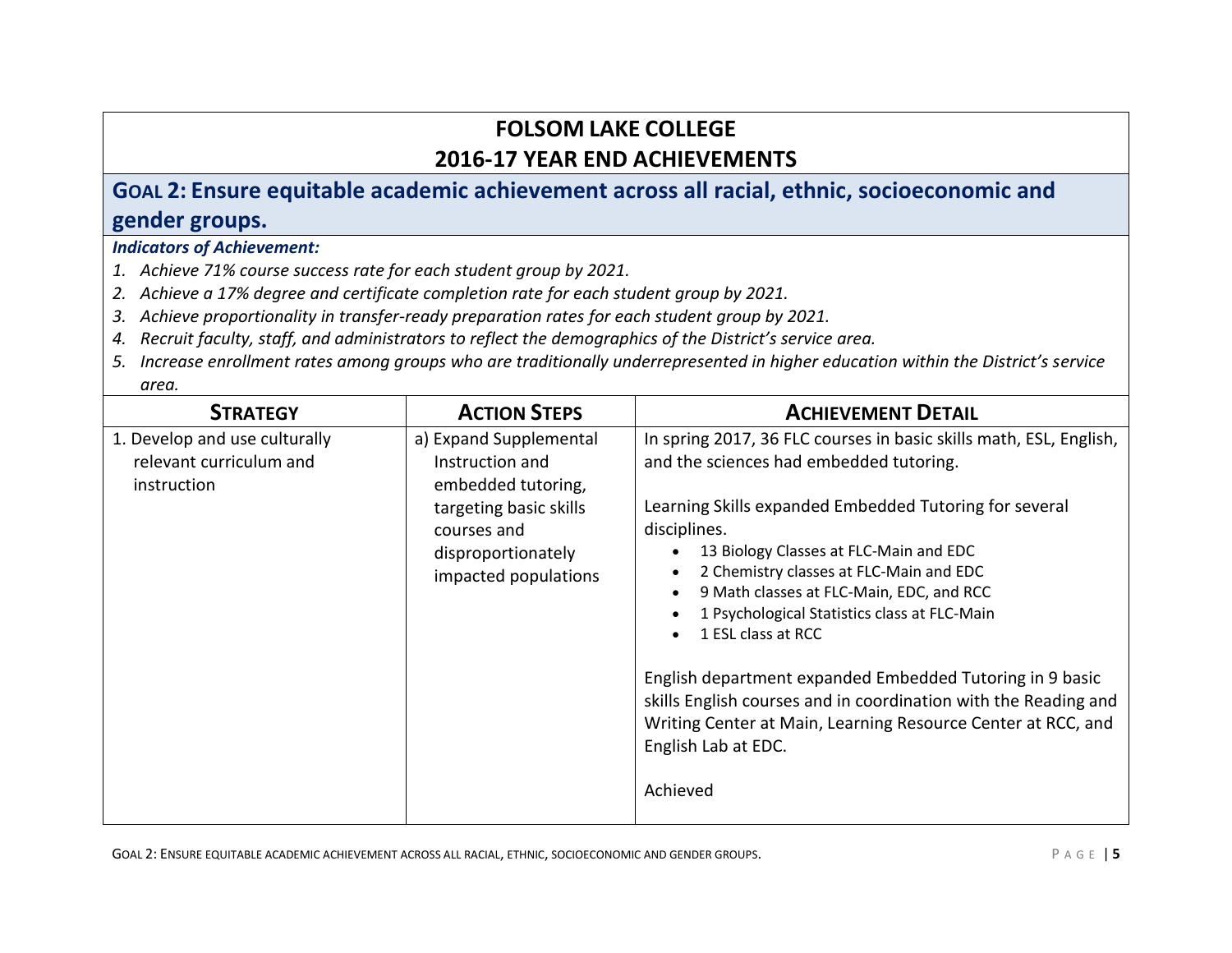| 2. Address the disproportionate<br>impact of assessment, placement,<br>and prerequisites | a) Implement Common<br>Assessment Initiative<br>(CAI)                                                            | Common Assessment Initiative has been put on hold by State<br>Chancellor's office.<br>All colleges within LRCCD have collaborated on a mapping<br>project and identified appropriate multiple measures.<br>Although the tool has been put on hold at the State level, the<br>college is positioned to have a smooth rollout once the tool is<br>released.                                                                                                                                                                                                 |
|------------------------------------------------------------------------------------------|------------------------------------------------------------------------------------------------------------------|-----------------------------------------------------------------------------------------------------------------------------------------------------------------------------------------------------------------------------------------------------------------------------------------------------------------------------------------------------------------------------------------------------------------------------------------------------------------------------------------------------------------------------------------------------------|
|                                                                                          |                                                                                                                  | Partially Achieved                                                                                                                                                                                                                                                                                                                                                                                                                                                                                                                                        |
|                                                                                          | b) Disaggregate student<br>data and strengthen<br>linkage between SLO,<br>Assessment, and<br>resource allocation | Identified and purchased TracDat, an off the shelf platform, to<br>help the college track SLOs and SAOs. Program review and<br>annual plan templates have been revised and strengthened in<br>TracDat to include clear linkage between resource requests<br>and supporting evidence, including SLOs. Full roll out<br>scheduled for fall 2017.<br>While the platform has the ability to collect data on<br>disaggregated student data, implementing this is on hold until<br>colleges and district discuss how to meet the new<br>accreditation standard. |
|                                                                                          |                                                                                                                  | Achieved                                                                                                                                                                                                                                                                                                                                                                                                                                                                                                                                                  |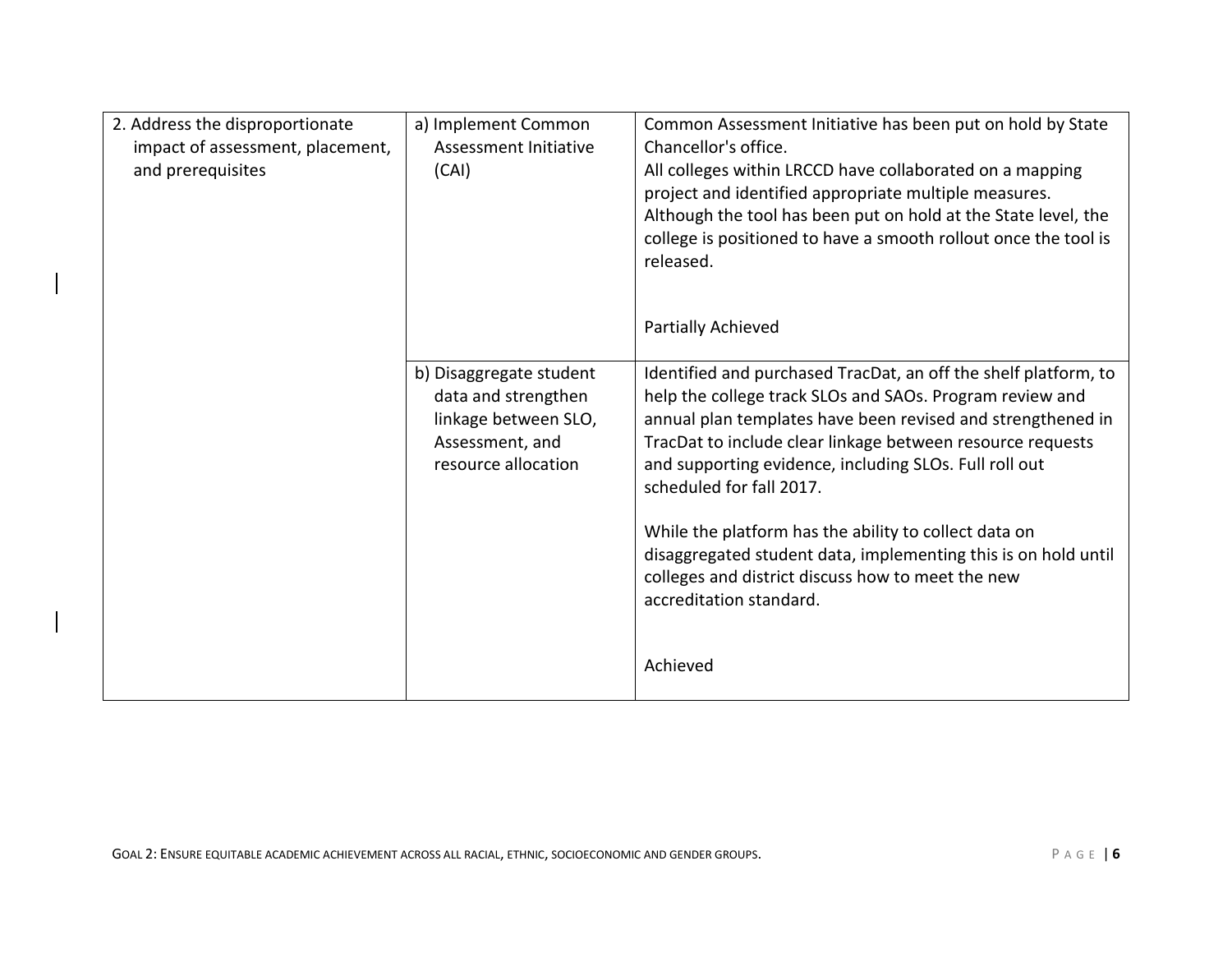| 2. Address the disproportionate<br>impact of assessment, placement,<br>and prerequisites (cont.)           | c) Continuous refinement<br>of outreach strategies to<br>targeted student groups<br>within college service<br>area | Hired a CTE Student Personnel Assistant (SPA)-Outreach to<br>focus on disproportionately impacted populations. Primary<br>target areas are El Dorado County and Rancho Cordova due to<br>the high concentration of first generation, low socio-economic<br>status, students of color, and Veterans. Contact cards<br>developed and distributed during Outreach activities to<br>capture student data and provide intentional follow up.<br>Promise Program for City of Rancho Cordova residents<br>launched that provides a fee-free education opportunity for<br>first year.<br>Moved most categorical programs into the Center For<br>Excellence (CFE) to leverage provision of support services in a<br>single location.<br>CTE SPA-Outreach will collaborate with special populations<br><b>Outreach Specialist</b><br>Achieved |
|------------------------------------------------------------------------------------------------------------|--------------------------------------------------------------------------------------------------------------------|-------------------------------------------------------------------------------------------------------------------------------------------------------------------------------------------------------------------------------------------------------------------------------------------------------------------------------------------------------------------------------------------------------------------------------------------------------------------------------------------------------------------------------------------------------------------------------------------------------------------------------------------------------------------------------------------------------------------------------------------------------------------------------------------------------------------------------------|
| 3. Promote courageous<br>conversations that address<br>institutional barriers and systems<br>of oppression | a) Implement LRCCD Basic<br>Skills Partnership Pilot<br>grant                                                      | Due to a variety of factors the Math department is unable to<br>actively participate in this grant. CRC is monitoring for FLC for<br>future involvement.<br>Not Achieved                                                                                                                                                                                                                                                                                                                                                                                                                                                                                                                                                                                                                                                            |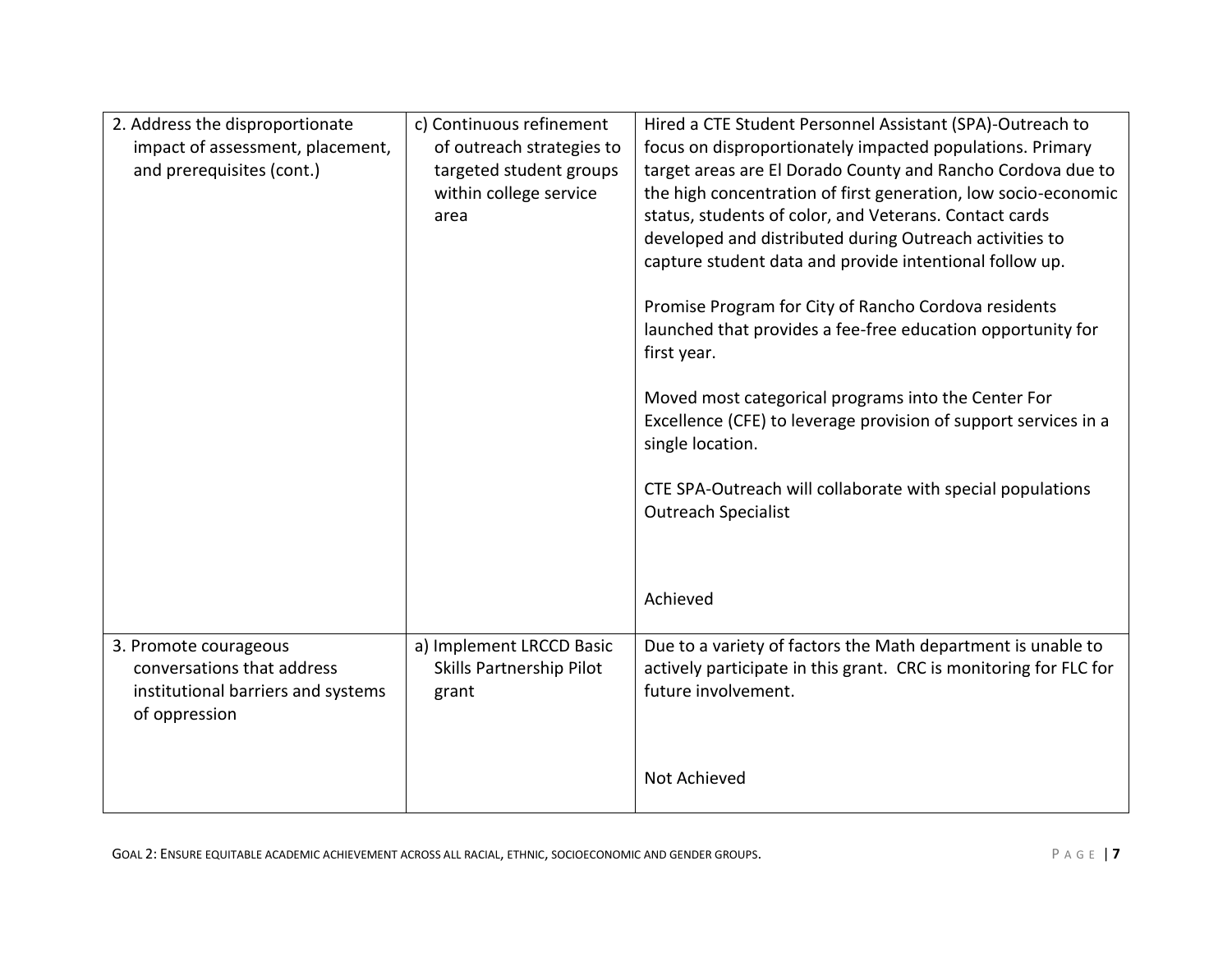| 4. Institute professional<br>development programs that teach            | a) Increased marketing and<br>utilization of Great Ideas                                          | Multicultural and Diversity Committee developed a marketing<br>plan to increase awareness of college Equity Statement and                                                                                                                                                                                         |
|-------------------------------------------------------------------------|---------------------------------------------------------------------------------------------------|-------------------------------------------------------------------------------------------------------------------------------------------------------------------------------------------------------------------------------------------------------------------------------------------------------------------|
| effective strategies for promoting<br>inclusivity and social justice as | For Teaching Students<br>(GIFTS) repository                                                       | inclusion in college processes.                                                                                                                                                                                                                                                                                   |
| well as mitigating bias inside and<br>outside the classroom             |                                                                                                   | Work continues to create better visibility, inclusiveness, and<br>increased input from faculty and staff to enhance the GIFTS<br>repository. GIFTS will be included in Social Justice Spring<br>marketing materials starting spring 2018 to further increase<br>visibility and utilization.<br>Partially Achieved |
| 5. Increase recruitment outreach to<br>diversify applicant pools        | a) Provide hiring the best<br>while developing<br>diversity in workforce<br>training to all staff | FLC equity officer continues to ensure that all staff who serve<br>on hiring committees are trained.<br>Achieved                                                                                                                                                                                                  |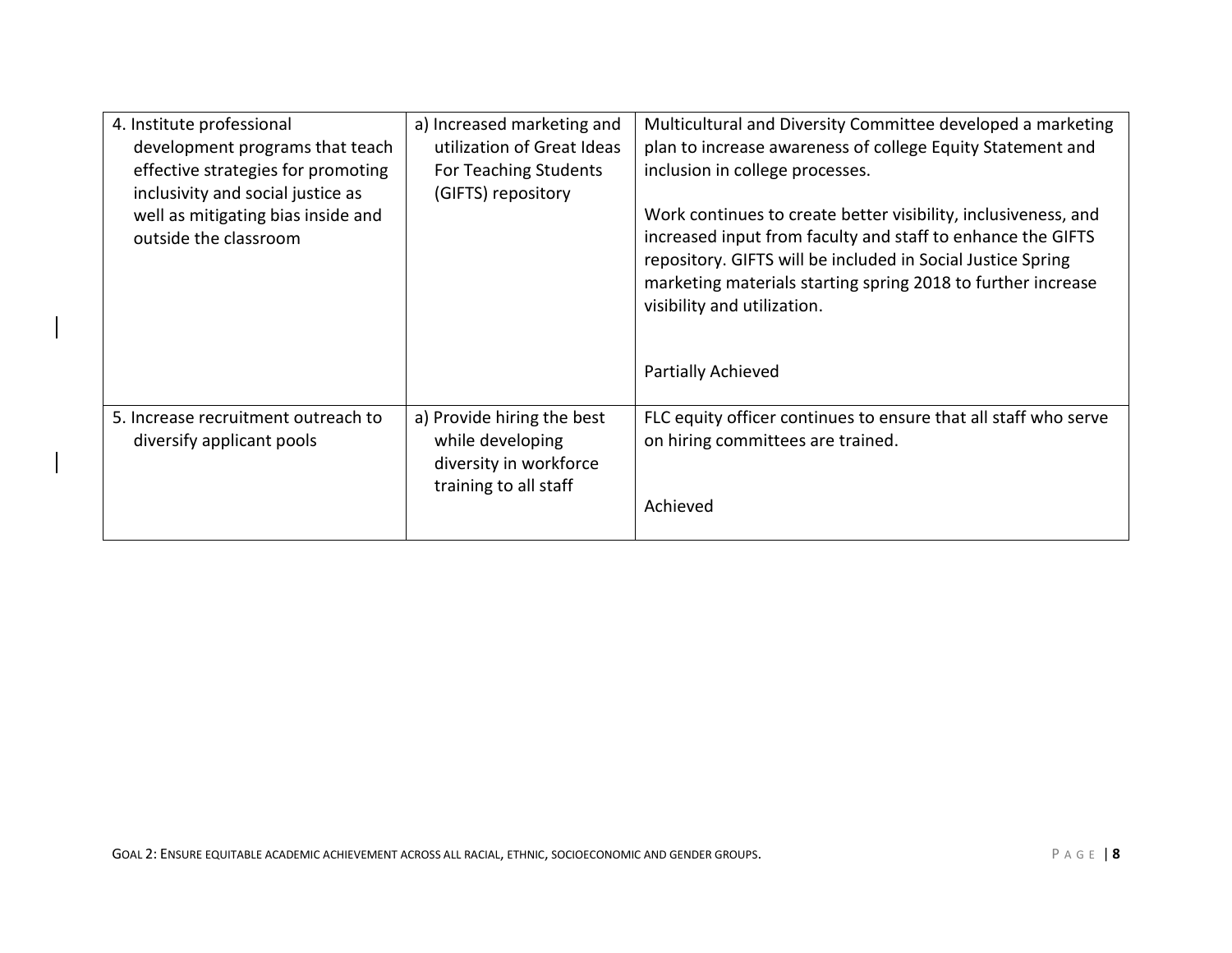## **GOAL 3: Provide exemplary teaching and learning opportunities.**

### *Indicators of Achievement:*

- *1. Provide districtwide resources to ensure all new faculty have the opportunity to participate in a faculty academy at all four colleges by fall 2018.*
- *2. Increase student course success from 68% to 71% by 2021.*
- *3. Increase the number of students who say they feel "engagement with their learning experience" by 5% by 2021, as measured by the Community College Survey of Student Engagement.*

| <b>STRATEGY</b>                  | <b>ACTION STEPS</b>      | <b>ACHIEVEMENT DETAIL</b>                                            |
|----------------------------------|--------------------------|----------------------------------------------------------------------|
| 1. Collaborate with faculty to   | a) Establish New Faculty | New Faculty Academy implemented in fall 2016.                        |
| develop a new faculty academy at | Academy (NFA)            | Strategies for institutionalizing NFA include:                       |
| each of the colleges             |                          | President's Reassigned Time granted for NFA facilitator<br>$\bullet$ |
|                                  |                          | fall 2017 and spring 2018                                            |
|                                  |                          | SSSP/SEP funds allocated for faculty release time in                 |
|                                  |                          | fall 2017                                                            |
|                                  |                          | Request for faculty Professional Development                         |
|                                  |                          | Coordinator position included in AUP.                                |
|                                  |                          | New Adjunct Orientation implemented in fall 2017.                    |
|                                  |                          | The Professional Development Committee (PDC) continues to            |
|                                  |                          | build and improve its New Faculty Academy (NFA). More                |
|                                  |                          | emphasis has been placed on student equity and access                |
|                                  |                          | helping to train our newly hired faculty members in providing        |
|                                  |                          | better support to at-risk students.                                  |
|                                  |                          |                                                                      |
|                                  |                          | Achieved                                                             |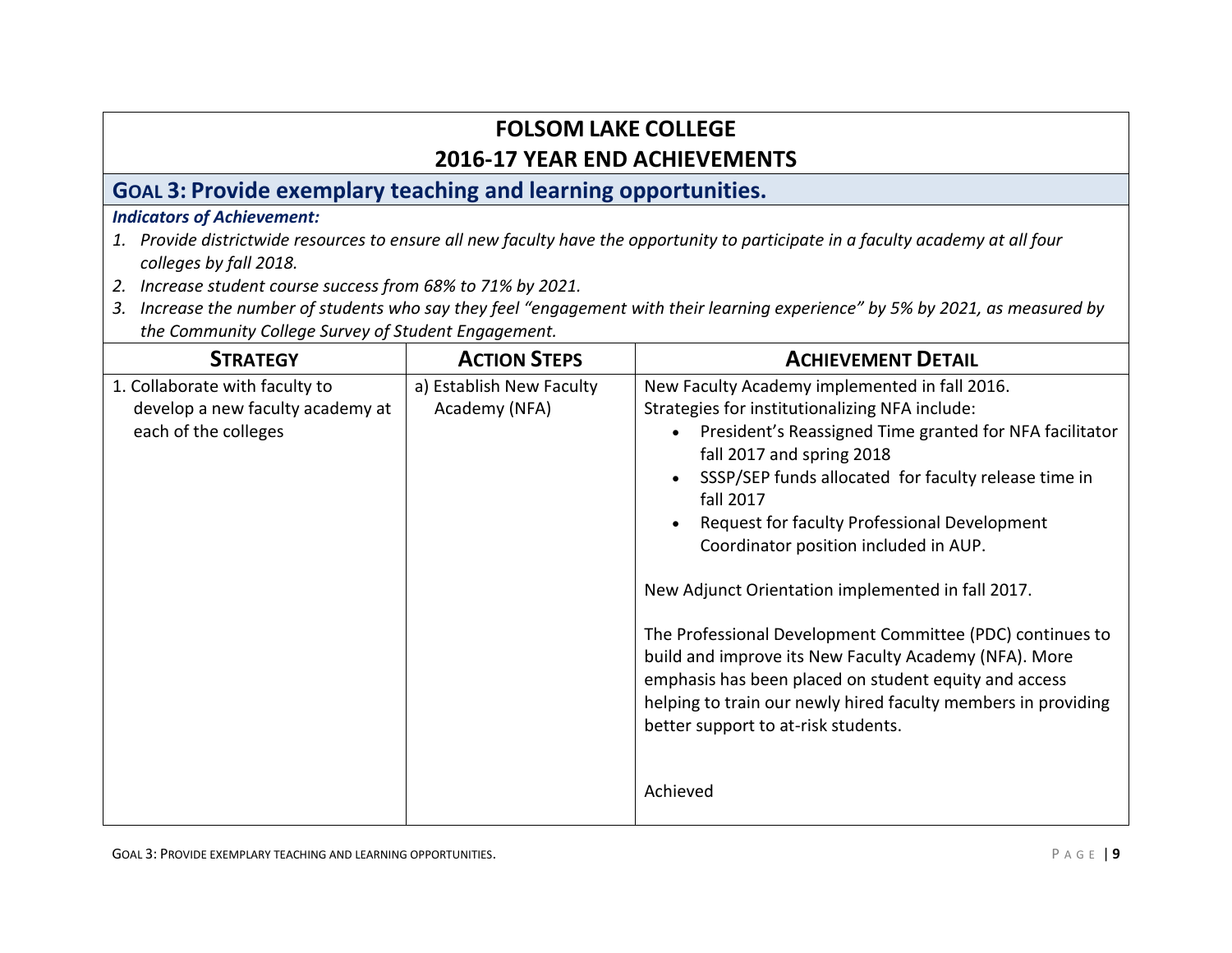| 2. Increase professional            | a) Communicate        | College PD calendar established for all professional              |
|-------------------------------------|-----------------------|-------------------------------------------------------------------|
| development opportunities           | opportunities for     | development workshops for various trainings and workshops.        |
| related to teaching methods,        | professional          |                                                                   |
| equity, instructional technology,   | development to campus | New Faculty Academy implemented in fall 2016.                     |
| discipline-specific knowledge, and  |                       |                                                                   |
| student services                    |                       | Classified Professional Development Committee (CPDC)              |
|                                     |                       | established in fall 2016.                                         |
|                                     |                       |                                                                   |
|                                     |                       | Under the IEPI leadership grant, a temporary Staff Resources      |
|                                     |                       | Center Assistant was hired to help schedule and track             |
|                                     |                       | trainings and attendance that occurs outside of Flex weeks;       |
|                                     |                       | first FLC Leadership Academy commenced January 2017.              |
|                                     |                       |                                                                   |
|                                     |                       | Request for Professional Development Coordinator in the           |
|                                     |                       | 2017-18 faculty hiring process. Request for Staff Resources       |
|                                     |                       | Center Assistant in 2017-18 classified priorities hiring process. |
|                                     |                       |                                                                   |
|                                     |                       | Achieved                                                          |
|                                     |                       |                                                                   |
| 3. Explore the personnel review and | a) Develop classified | The Classified Professional Development Committee (CPDC),         |
| evaluation process to improve the   | mentoring program     | in conjunction with Classified Senate, is working to establish a  |
| effectiveness of mentoring, peer    |                       | classified staff mentorship program. This program will be of      |
| input, and student evaluations      |                       | assistance to new and current classified staff by providing       |
|                                     |                       | information and assistance in regards to resources on campus,     |
|                                     |                       | answering technical and procedural questions, and building        |
|                                     |                       | support systems between and among staff.                          |
|                                     |                       |                                                                   |
|                                     |                       |                                                                   |
|                                     |                       | Partially Achieved                                                |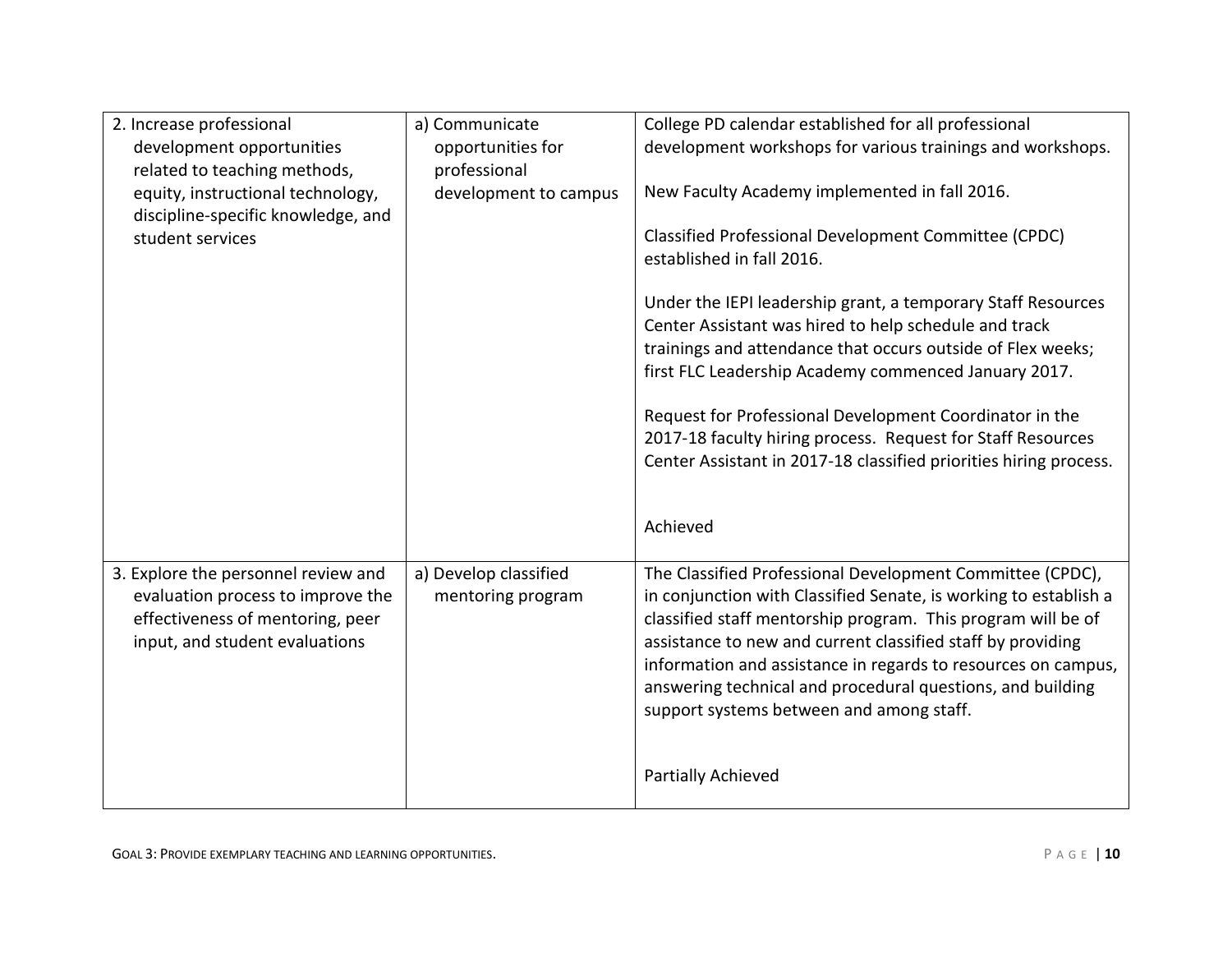| 4. Ensure that all classroom<br>personnel, with a focus on new<br>and adjunct faculty, have the<br>necessary resources to engage in<br>improvement of curriculum,<br>teaching, and learning | a) Survey students and staff<br>on needs and<br>perceptions regarding<br>academics, engagement,<br>satisfaction, wellness,<br>safety, and mental<br>health | Surveys completed and shared. Units and departments<br>encouraged to use data in their program review/annual<br>planning for 2017-18. Participatory governance committees<br>encouraged to discuss how results may influence or guide<br>their goal setting and direction for the year.<br>Achieved                                                                                                   |
|---------------------------------------------------------------------------------------------------------------------------------------------------------------------------------------------|------------------------------------------------------------------------------------------------------------------------------------------------------------|-------------------------------------------------------------------------------------------------------------------------------------------------------------------------------------------------------------------------------------------------------------------------------------------------------------------------------------------------------------------------------------------------------|
|                                                                                                                                                                                             | b) Identify departmental<br>oversight for<br>interdisciplinary<br>programs                                                                                 | Academic Senate made recommendations for oversight in fall<br>2016 to be implemented in 2017-18.<br>Achieved                                                                                                                                                                                                                                                                                          |
|                                                                                                                                                                                             | c) Continue five-year<br>technology<br>infrastructure renewal<br>project                                                                                   | This is a blended project between DO and local resources. FLC<br>IT is currently in the process of installing IT infrastructure in<br>the form of wireless access points (APs) and network switches.<br>In 2016-17 six network switches and 50 wireless access points<br>were installed at FLC and EDC as well as the brand new<br>infrastructure at the new RCC (6 switches and 16 APs.)<br>Achieved |
|                                                                                                                                                                                             | d) Evaluate and make<br>recommendations<br>regarding the future of<br>iTV, closed streaming<br>course modality                                             | Evaluation process completed. Recommendation presented<br>to Exec Team to discontinue iTV. The executive team<br>approved discontinuation of iTV effective spring 2018.<br>Achieved                                                                                                                                                                                                                   |
|                                                                                                                                                                                             | e) ADT degrees included in<br>2017-18 catalog                                                                                                              | Process for including ADTs in catalog completed. Sociology<br>and Economics ADTs completed in 2017-18 for a total of 19<br>ADTs.<br>Achieved                                                                                                                                                                                                                                                          |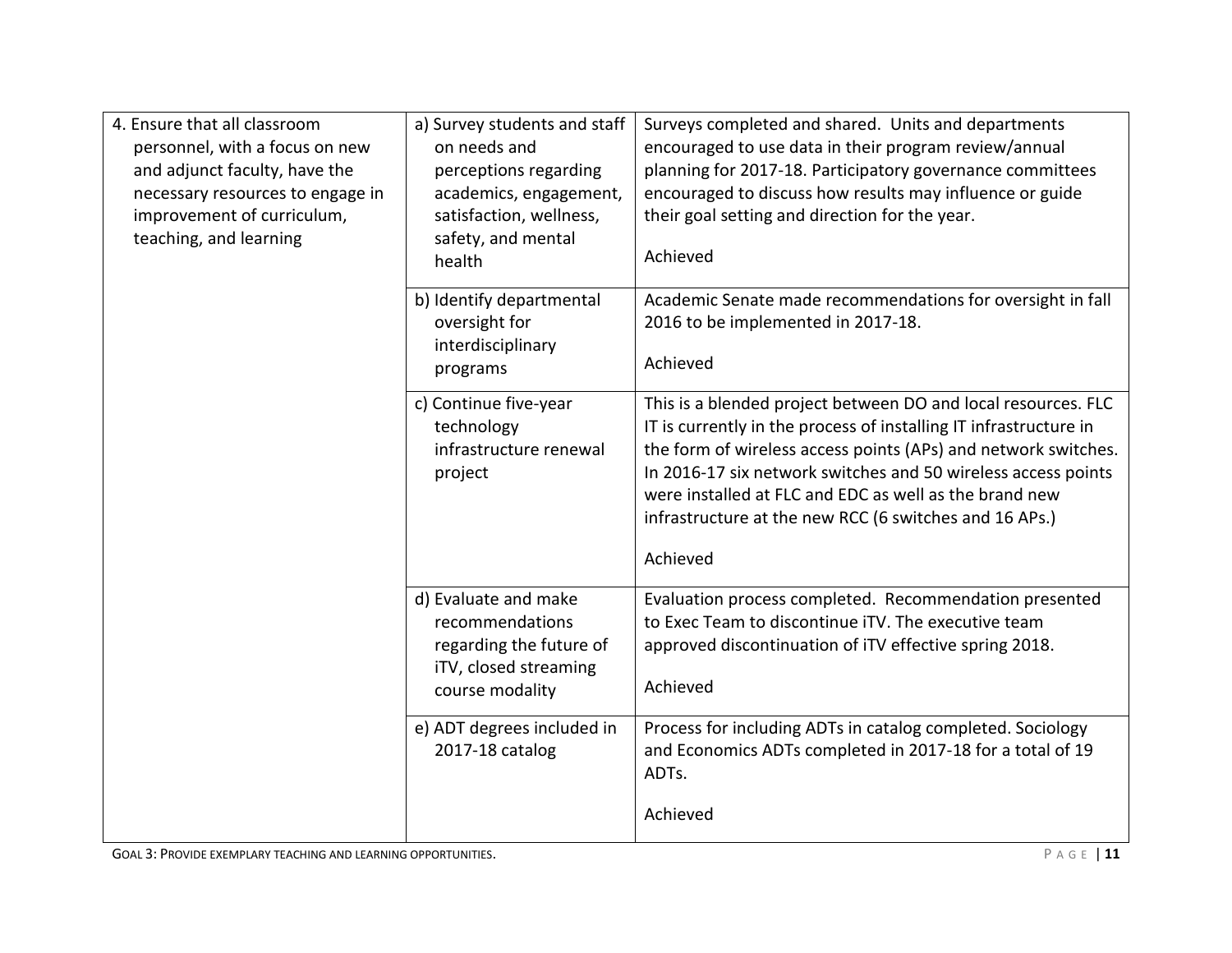| 5. Ensure each college has regular<br>opportunities outside of Flex to<br>support the scholarship of<br>teaching and learning | a) Expand PD calendar                                                                                                                                                                                                              | Under the IEPI leadership grant, a temporary Staff Resources<br>Center Assistant was hired to help schedule and track<br>trainings and attendance that occurs outside of Flex<br>weeks. During the spring Flex 2017, the PDC increased its<br>efforts to include all constituent groups in the Flex planning<br>with encouragement to attend.<br>Navigators and Teaching & Learning Community programs<br>continue to offer workshops throughout the academic year.<br>Several learning opportunities scheduled for students, faculty,<br>staff and administrators during Social Justice Spring 2017.<br>Achieved   |
|-------------------------------------------------------------------------------------------------------------------------------|------------------------------------------------------------------------------------------------------------------------------------------------------------------------------------------------------------------------------------|---------------------------------------------------------------------------------------------------------------------------------------------------------------------------------------------------------------------------------------------------------------------------------------------------------------------------------------------------------------------------------------------------------------------------------------------------------------------------------------------------------------------------------------------------------------------------------------------------------------------|
| 6. Provide resources to enhance<br>student learning outcomes,<br>development, and assessment                                  | a) Identify and implement<br>ePlatform to support<br>tracking and reporting<br>for program planning,<br>SLOs, SAOs, and college<br>strategic planning<br>b) Develop process for<br>identifying, developing,<br>and tracking grants | Purchased an ePlatform. Implementation and beta testing<br>conducted in spring 2017. Full roll out planned and on<br>schedule for fall 2017.<br>Achieved<br>Formally established the Research Advisory Council (RAC) as a<br>standing subcommittee of the Institutional Effectiveness<br>Committee in fall 2016. RAC is charged with reviewing<br>proposals for grants for alignment with college goals, mission,<br>and vision. RAC developed the first draft of guiding policy and<br>procedure (i.e. forms, timeline, chain of approval, and grant<br>oversight) which will be piloted in fall 2017.<br>Achieved |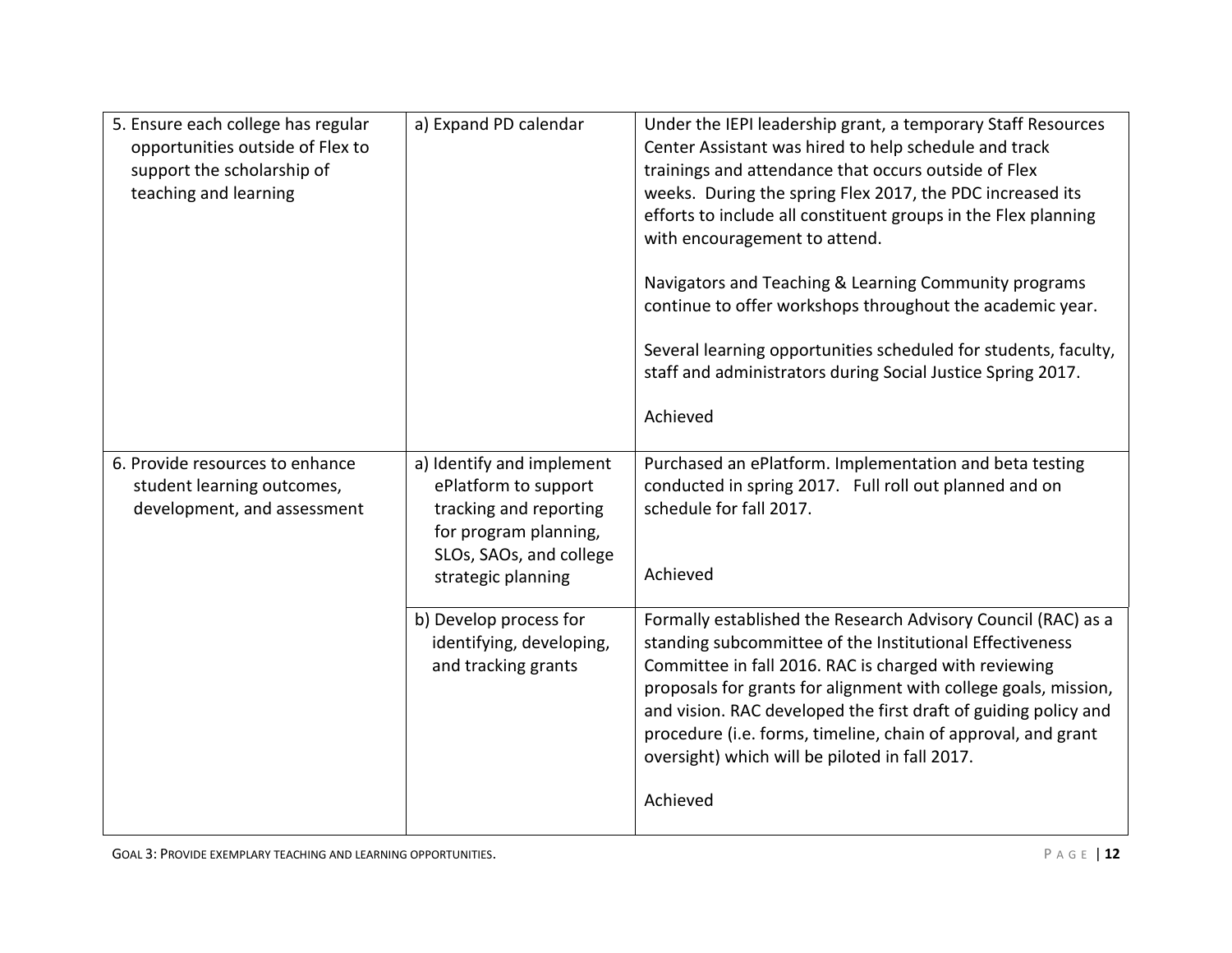| 7. Improve the assessment-for-<br>placement process through<br>diagnostic assessment, multiple<br>measures and increased<br>preparation prior to assessment | a) Implement Common<br>Assessment Initiative<br>(CAI)                                                                                                                                     | Common Assessment Initiative (CAI) has been put on hold by<br>State Chancellor's office. All colleges within LRCCD have<br>collaborated on a mapping project and identified appropriate<br>multiple measures. Although the tool has been put on hold at<br>the State level, we are positioned to have a smooth rollout<br>once the tool is released.<br>Achieved                                                                                                                                                                                                                                                                                                                                                                              |
|-------------------------------------------------------------------------------------------------------------------------------------------------------------|-------------------------------------------------------------------------------------------------------------------------------------------------------------------------------------------|-----------------------------------------------------------------------------------------------------------------------------------------------------------------------------------------------------------------------------------------------------------------------------------------------------------------------------------------------------------------------------------------------------------------------------------------------------------------------------------------------------------------------------------------------------------------------------------------------------------------------------------------------------------------------------------------------------------------------------------------------|
| 8. Offer academic events,<br>internships, and other<br>opportunities for teaching and<br>learning outside the classroom                                     | a) Convene a campus-wide<br>forum to improve<br>transparency regarding<br>Harris Center use and<br>ways to utilize the<br>Center for instructional<br>and student<br>development programs | A committee of representatives from throughout the college<br>was formed as a liaison group to the Harris Center and began<br>meeting in December 2016. The committee held an<br>open forum during spring 2017 Flex Week to provide more<br>transparency into the Harris Center's operations and to<br>discuss how the Center can play a bigger role in student<br>success and campus life.<br>New Speaker Series program initiated in spring 2017. Three<br>speakers contracted with for 2017-18 season.<br>Thirty-one students employed in the Harris Center as<br>stagehands, front of house staff, and marketing<br>assistants. Opportunities for work experience credit for<br>student employees will be piloted in 2017-18.<br>Achieved |
| 9. Other strategies to provide<br>exemplary teaching and learning<br>opportunities                                                                          | a) Review and update FLC<br>vision and mission<br>statements                                                                                                                              | FLC vision and mission statements completed and approved<br>by the Board of Trustees on 12/14/16.<br>Achieved                                                                                                                                                                                                                                                                                                                                                                                                                                                                                                                                                                                                                                 |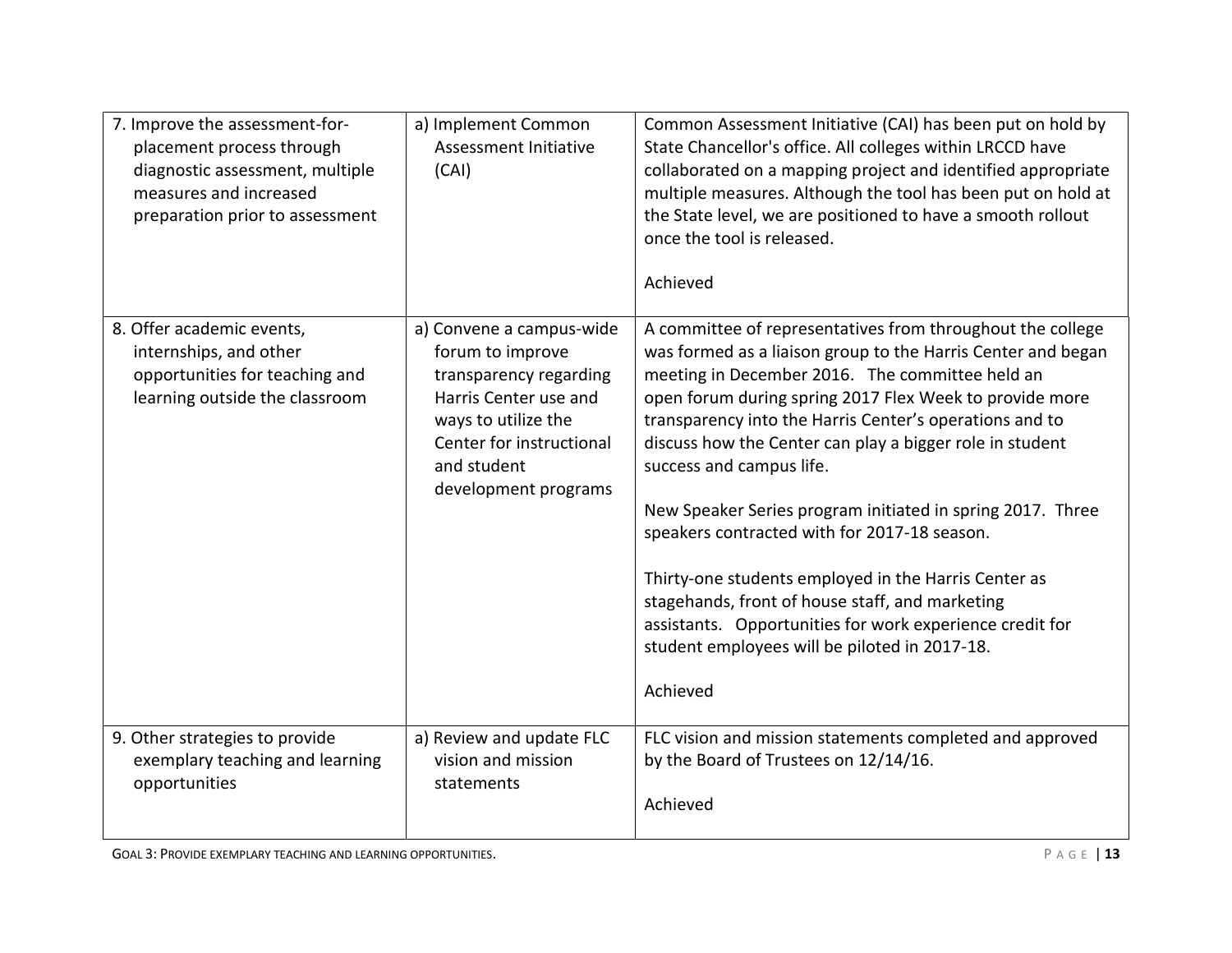| 9. Other strategies to provide<br>exemplary teaching and learning<br>opportunities (cont.) | b) Review and update FLC<br>strategic plan                                                                                                              | FLC Strategic Plan 2017-2020 completed and approved by the<br>Board of Trustees on 6/14/17.<br>Achieved                                                                                                                                                                                                                                                                                                               |
|--------------------------------------------------------------------------------------------|---------------------------------------------------------------------------------------------------------------------------------------------------------|-----------------------------------------------------------------------------------------------------------------------------------------------------------------------------------------------------------------------------------------------------------------------------------------------------------------------------------------------------------------------------------------------------------------------|
|                                                                                            | c) Complete and<br>implement: college<br>safety plan, college<br>equity statement,<br>distance education (DE)<br>plan                                   | Plans completed and approved:<br>Health & Safety Plan 11/29/16<br>DE Vision approved 12/15/16<br>College equity statement affirmed by the college spring 2016.<br>DE plan successfully migrated to DE Subcommittee (of<br>Curriculum Committee) for oversight, updates, and revision.<br>Multicultural and Diversity Committee's Recommendations<br>and Implementations Guide implemented in spring 2017.<br>Achieved |
|                                                                                            | d) Develop Enrollment<br>Management Plan,<br>including<br>recommendations for<br>comprehensive, web-<br>based, and integrated<br>scheduling application | Enrollment Management Plan completed and approved<br>in spring 2017. Active participation in District Student<br>Experience Lifecycle and Course Scheduling Projects. IEPI fall<br>2016 visit completed. The IEPI follow up visit will occur in fall<br>2017.<br>IEPI Plan completed in spring 2017.<br>Achieved                                                                                                      |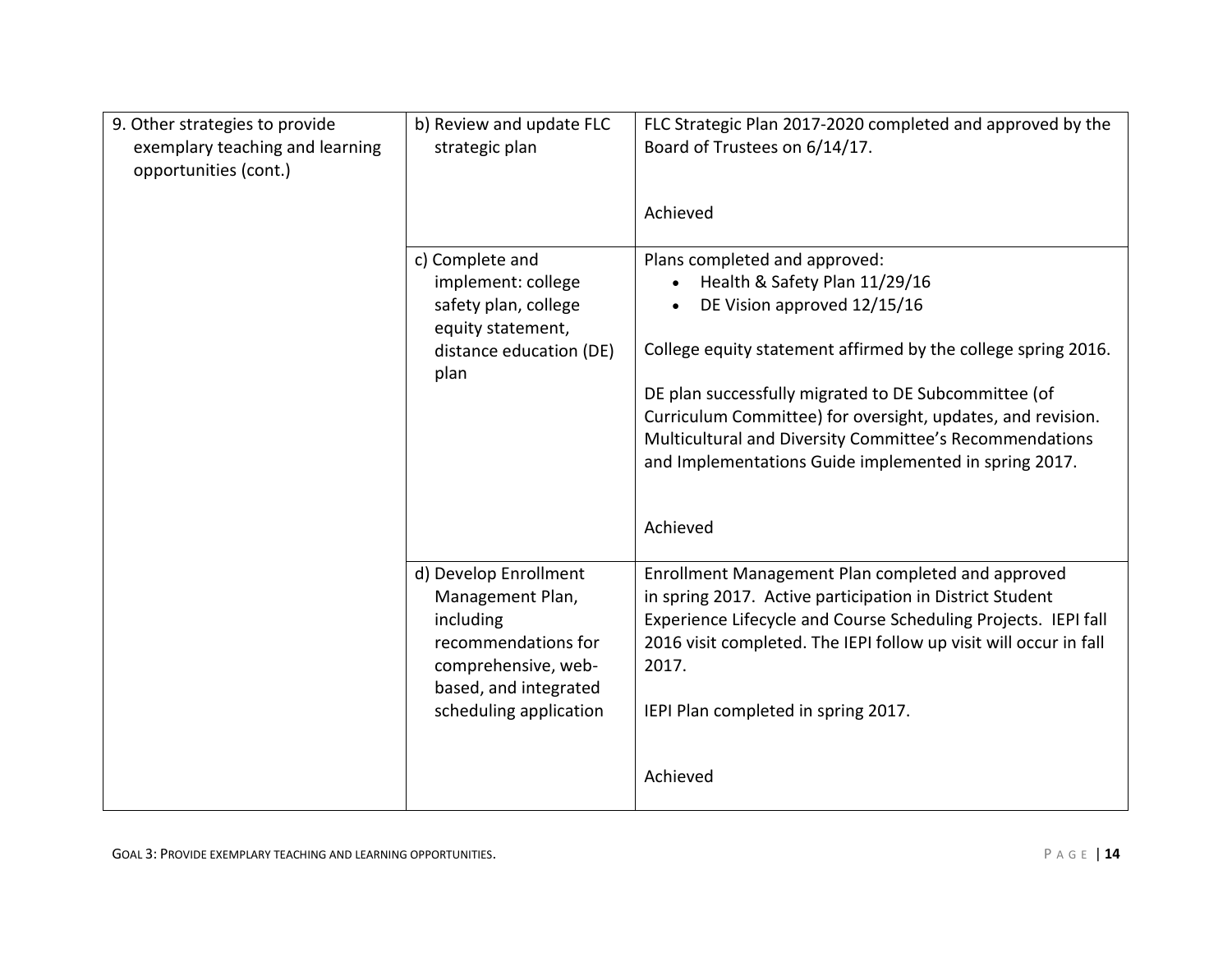| 9. Other strategies to provide<br>exemplary teaching and learning<br>opportunities (cont.) | e) Implement TRG Arts<br>recommendations for<br>patron loyalty programs.                                                                                     | Seven subscription packages offered for sale in 2016-17<br>season. With TRG's assistance, detailed plans were created<br>and executed for a more formal subscription program<br>beginning with the 2017-18 season, with three subscription<br>packages offered based on data collected from 2016-17<br>packages; planning session was held in June to formalize<br>2017-18 patron loyalty effort aimed at increasing multi-<br>buyers, and refining subscriber and donor member<br>development plans for 2018-19 season.<br>Patron loyalty support staff have been identified and are |
|--------------------------------------------------------------------------------------------|--------------------------------------------------------------------------------------------------------------------------------------------------------------|---------------------------------------------------------------------------------------------------------------------------------------------------------------------------------------------------------------------------------------------------------------------------------------------------------------------------------------------------------------------------------------------------------------------------------------------------------------------------------------------------------------------------------------------------------------------------------------|
|                                                                                            |                                                                                                                                                              | being contracted for 2017-18 season.<br>Partially Achieved                                                                                                                                                                                                                                                                                                                                                                                                                                                                                                                            |
|                                                                                            | f) Increase capacity for<br>marketing through hiring<br>of new Marketing and<br><b>Communication Director</b><br>and outsourcing online<br>marketing efforts | Harris Center Director of Marketing & Communications<br>hired. MogoArts was contracted to support online marketing<br>efforts for the 2016-17 season. Business protocols were also<br>established to allow Center staff to directly purchase<br>Facebook boosted posts to promote events.                                                                                                                                                                                                                                                                                             |
|                                                                                            |                                                                                                                                                              | Achieved.                                                                                                                                                                                                                                                                                                                                                                                                                                                                                                                                                                             |
|                                                                                            | g) Expand volunteer<br>involvement in<br>fundraising activities for<br>the Harris Center                                                                     | The Arts Committee of the FLC Foundation is working with a<br>group of Harris Center volunteers to increase their<br>involvement in fundraising efforts for the Center. Over 50<br>volunteers signed up to participate.                                                                                                                                                                                                                                                                                                                                                               |
|                                                                                            |                                                                                                                                                              | Achieved                                                                                                                                                                                                                                                                                                                                                                                                                                                                                                                                                                              |

GOAL 3: PROVIDE EXEMPLARY TEACHING AND LEARNING OPPORTUNITIES. **P** A G E | 15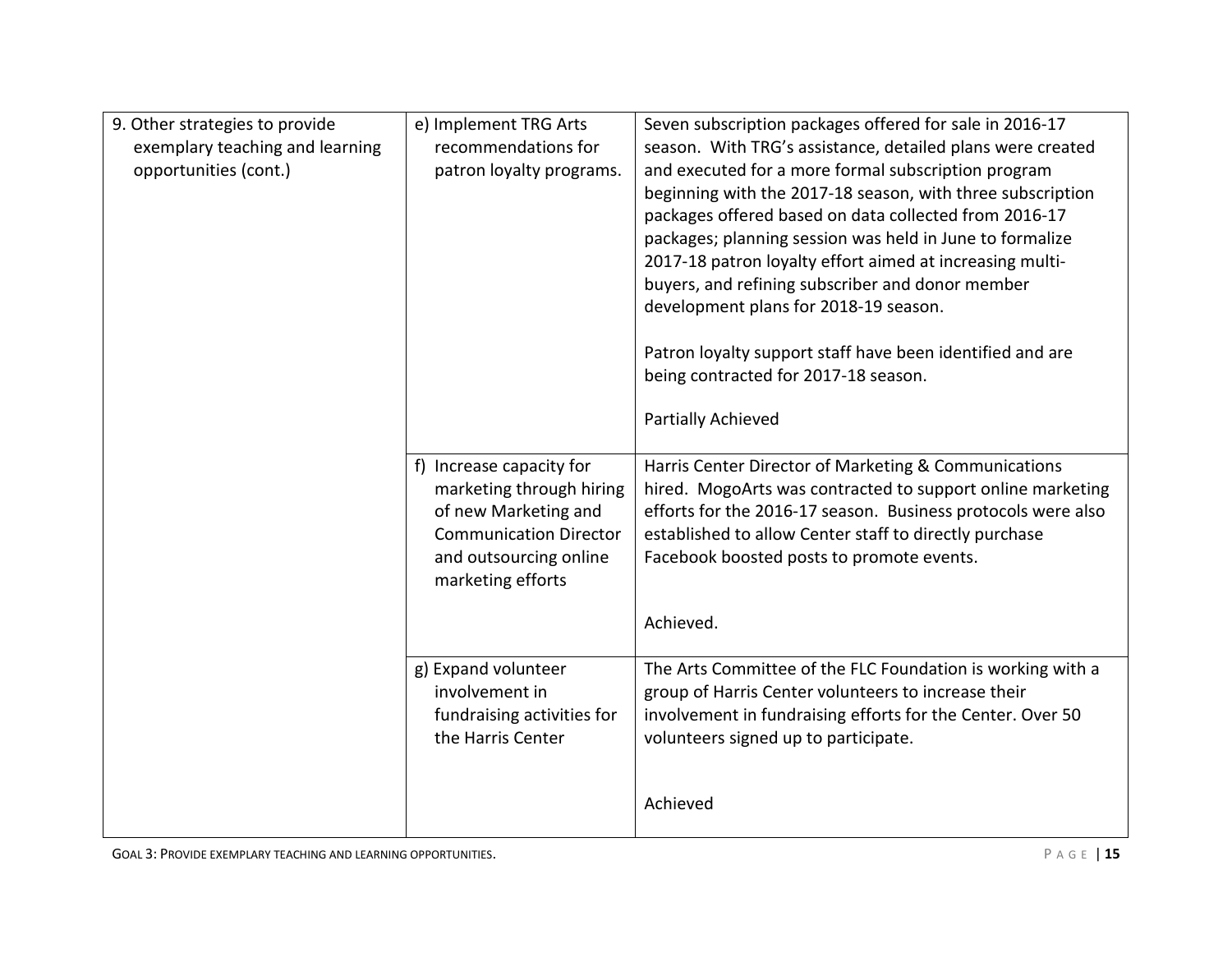| 9. Other strategies to provide<br>exemplary teaching and learning<br>opportunities (cont.) | h) Implement new FLC<br>Foundation two-pronged<br>organizational structure:<br><b>College and Harris</b><br>Center | The FLC Foundation Board has reorganized into two<br>committees: Arts and College. Each committee meets monthly<br>to establish goals and measure progress. The goal to increase<br>fundraising revenues by 20% is achievable and the Foundation<br>is on track to accomplish this milestone. |
|--------------------------------------------------------------------------------------------|--------------------------------------------------------------------------------------------------------------------|-----------------------------------------------------------------------------------------------------------------------------------------------------------------------------------------------------------------------------------------------------------------------------------------------|
|                                                                                            |                                                                                                                    | Achieved                                                                                                                                                                                                                                                                                      |
|                                                                                            | i) Continue Athletics Donor<br>Wall project                                                                        | Project completed.                                                                                                                                                                                                                                                                            |
|                                                                                            |                                                                                                                    | Achieved                                                                                                                                                                                                                                                                                      |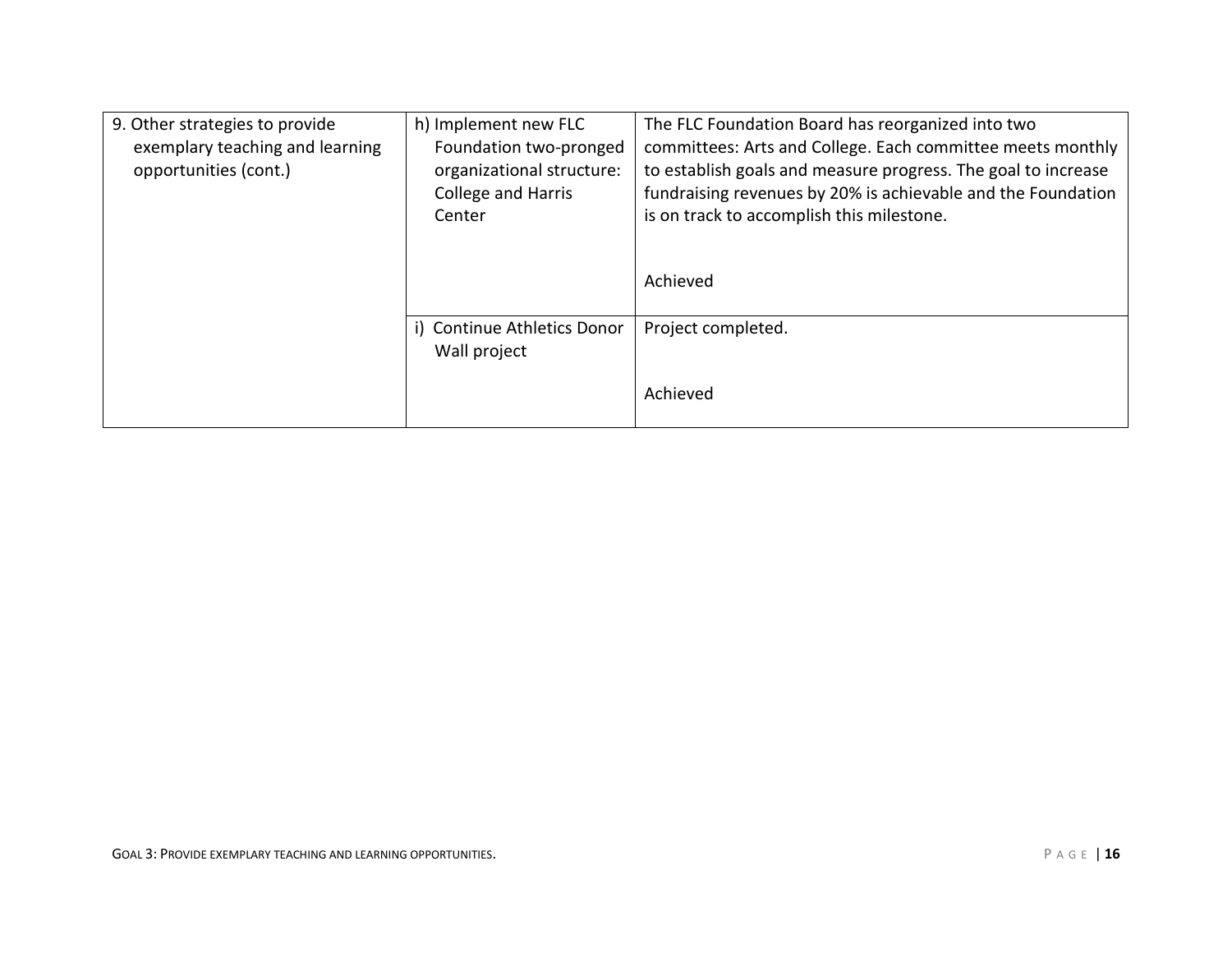### **GOAL 4: Lead the region in workforce development.**

### *Indicators of Achievement:*

- *1. Increase the number of students who participate in work-based learning experiences in their areas of study by 15% by 2021.*
- *2. Complete an enhanced industry alignment review of all CTE programs by 2021 to ensure the District is addressing regional workforce needs.*
- *3. Increase the number of completers and skills builders who secure employment at a living wage by 10% by 2021.*
- *4. Increase external funding by 50% by 2021 to support workforce and economic development.*

| <b>STRATEGY</b> (as applicable)                                                                                   | <b>ACTION STEPS</b>                                                                                 | <b>ACHIEVEMENT DETAIL</b>                                                                                                                                                                                                                                                                                                                                                 |
|-------------------------------------------------------------------------------------------------------------------|-----------------------------------------------------------------------------------------------------|---------------------------------------------------------------------------------------------------------------------------------------------------------------------------------------------------------------------------------------------------------------------------------------------------------------------------------------------------------------------------|
| 1. Develop regional advisory<br>committees by industry sector to<br>inform the program development<br>process     | a) Conduct student focus<br>groups to identify what<br>real world experiences<br>students want      | New CTE Dean has been charged with coordinating student<br>focus groups in 2017-18. Regional project started with Valley<br>Vision.<br>Partially Achieved                                                                                                                                                                                                                 |
| 2. Assess current CTE program<br>offerings and align them with<br>emerging and current regional<br>industry needs | a) Revise the process for<br>new program to include<br>resource identification<br>prior to approval | College is in process of revising process and guidelines for<br>developing and submitting new program proposals with<br>resource identification to be implemented in fall 2017.<br>North/Far North Regional Consortium (NFNRC) has developed<br>CTE program approval process. Discussion on integrating this<br>process into FLC process initiated.<br>Partially Achieved |
| 3. Increase dual enrollment for CTE<br>programs                                                                   | a) Participate in CTE<br><b>Outcomes Survey</b><br>(CTEOS)                                          | Participated in CTEOS in spring 2017.<br>Achieved                                                                                                                                                                                                                                                                                                                         |

GOAL 4: LEAD THE REGION IN WORKFORCE DEVELOPMENT.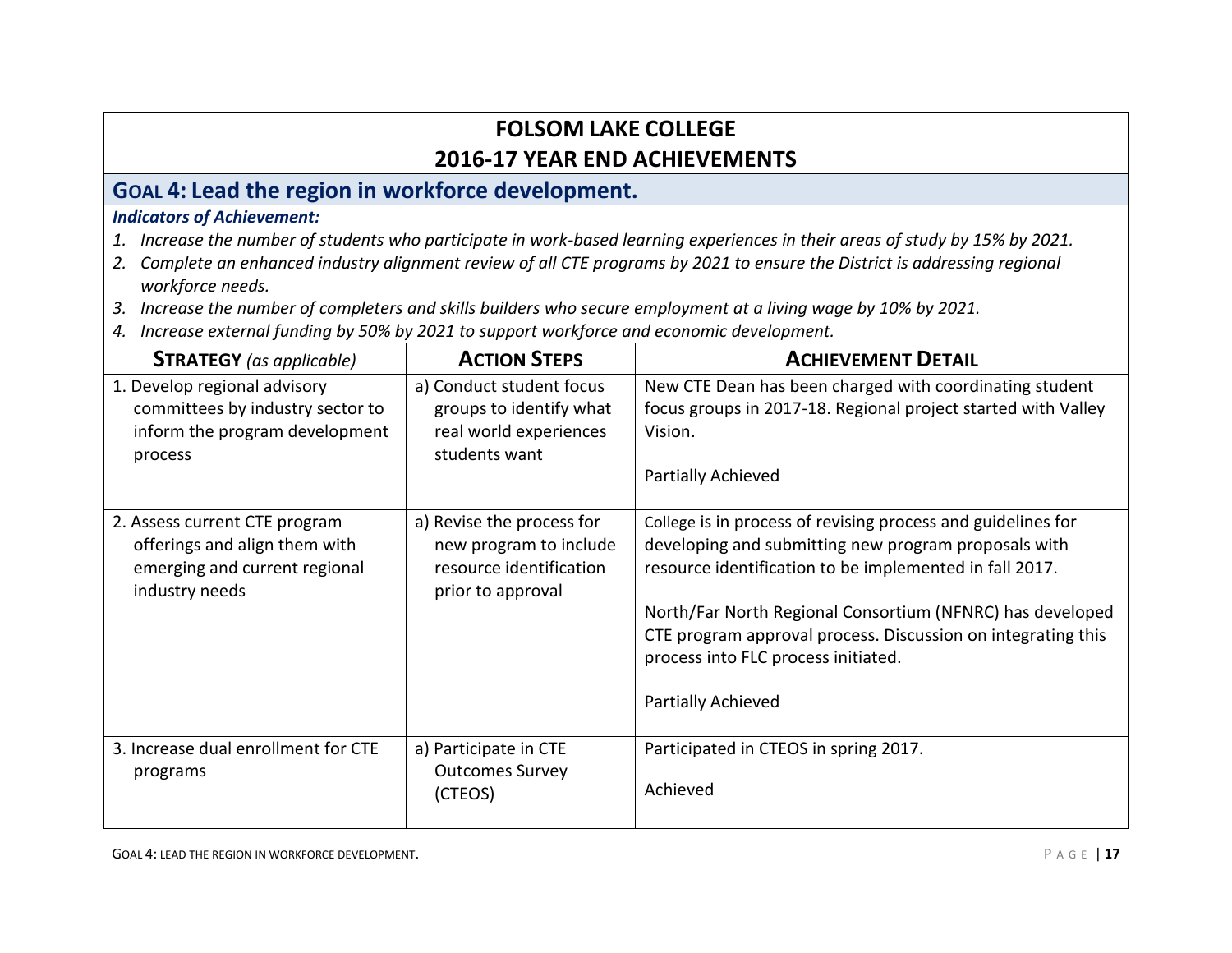| 4. Expand work-based internships<br>and learning opportunities by<br>integrating these activities into<br>CTE courses and programs | a) Execute plan for facilities<br>remodel, curriculum<br>development, and<br>community partnerships<br>to transform Innovation | Makerspace facility remodel 90% complete. Makerspace<br>courses and certificates created and approved for offering in<br>fall 2017. Open house scheduled for fall 2017.   |
|------------------------------------------------------------------------------------------------------------------------------------|--------------------------------------------------------------------------------------------------------------------------------|---------------------------------------------------------------------------------------------------------------------------------------------------------------------------|
|                                                                                                                                    | Center into a<br>Makerspace                                                                                                    | Achieved                                                                                                                                                                  |
| 5. Increase marketing of CTE<br>programs to students, employers,<br>and community partners                                         | a) Participate in CTE<br><b>Outcomes Survey</b><br>(CTEOS)                                                                     | Participated in CTEOS in spring 2017.<br>Working with District CTE Leadership group to identify other<br>mechanisms to obtain this data in addition to CTEOS.<br>Achieved |
| 6. Increase support for CTE job<br>placement services                                                                              | a) Participate in CTE<br><b>Outcomes Survey</b><br>(CTEOS)                                                                     | Participated in CTEOS in spring 2017.<br>Achieved                                                                                                                         |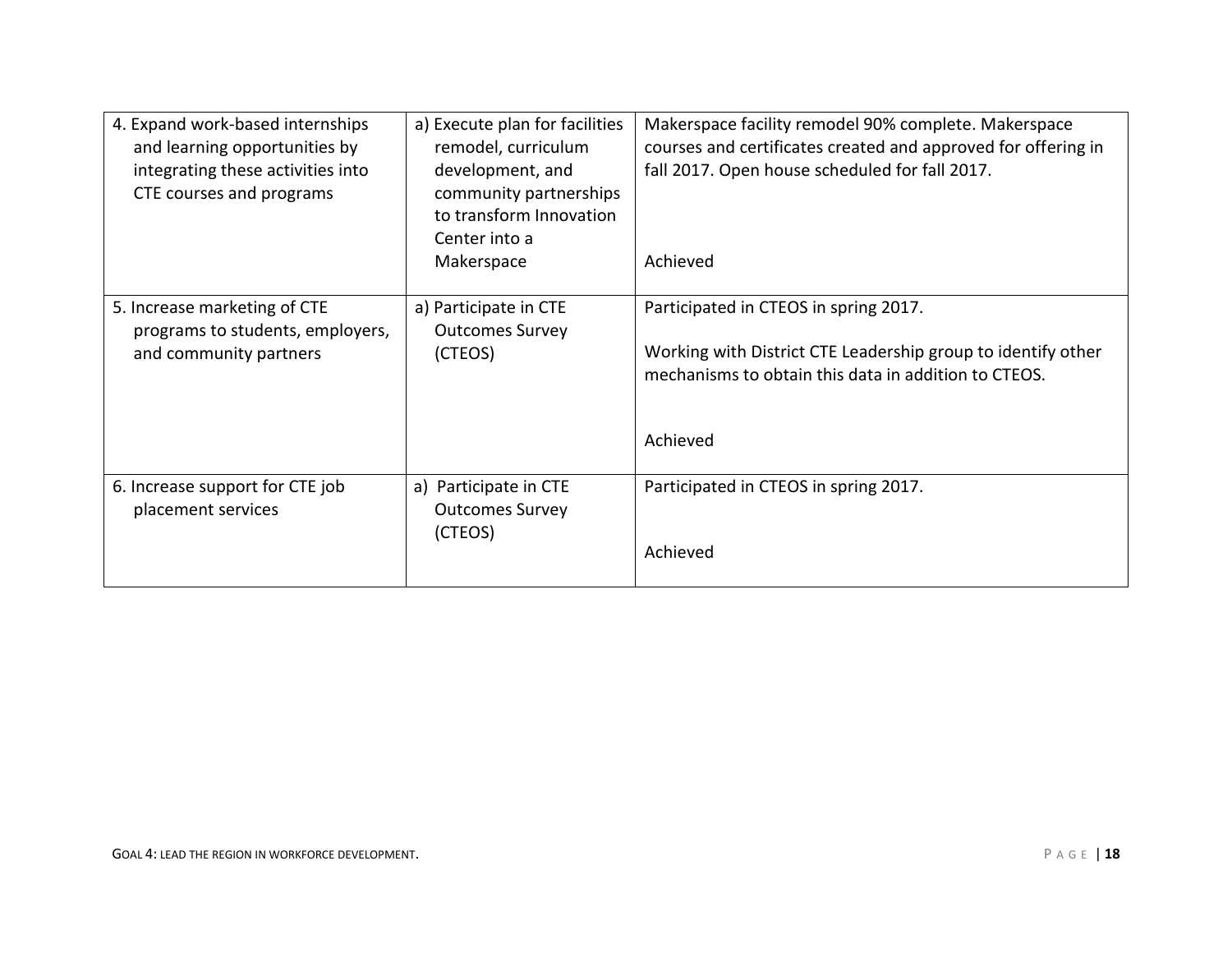## **GOAL 5: Foster an outstanding working and learning environment.**

#### *Indicators of Achievement:*

- *1. Increase employee satisfaction by 5% as measured by the biennial District Employee Satisfaction Survey to be conducted in spring 2017, 2019 and 2021.*
- *2. Increase the number of employees who participate in safety training programs by 25% by 2018.*
- *3. Complete the implementation of the District's 2016 Five-Year Technology Plan by 2021.*
- *4. Expand and enhance a comprehensive wellness program by 2018.*
- *5. Produce an Annual Sustainability Report that highlights District efforts and results beginning in 2017.*

| <b>STRATEGY</b>                                                                                                                                                                                                         | <b>ACTION STEPS</b>                                                                                              | <b>ACHIEVEMENT DETAIL</b>                                                                                                                                                                                                                                                                                                    |
|-------------------------------------------------------------------------------------------------------------------------------------------------------------------------------------------------------------------------|------------------------------------------------------------------------------------------------------------------|------------------------------------------------------------------------------------------------------------------------------------------------------------------------------------------------------------------------------------------------------------------------------------------------------------------------------|
| 1. Increase staff and manager<br>participation in professional<br>development activities                                                                                                                                | a) Establish new FLC<br>Speaker Series, hosted<br>by the Harris Center                                           | Speakers Series has been established and the first speaker<br>was hosted in spring 2017. Three speakers have been<br>identified and scheduled for 2017-18 season.<br>Achieved                                                                                                                                                |
| 2. Encourage broader participation in<br>safety, health, and wellness<br>programs and explore developing<br>employee incentives for engaging<br>in health and wellness programs                                         | a) Develop, implement, and<br>coordinate college-wide<br>professional<br>development (PD)<br>activities          | Spring Flex 2017 theme "Promoting Education Through Health<br>and Wellness." The committee recognizes the need for more<br>health, wellness, and safety training and will continue to make<br>this a primary focus.<br>Achieved                                                                                              |
| 3. Support leadership and career<br>pathways for interested<br>employees by utilizing<br>professional development<br>inventories and assessment tools<br>and identifying cross-training and<br>mentorship opportunities | a) Evaluate options for<br>comprehensive<br>professional<br>development center,<br>including support<br>staffing | As a part of the IEPI leadership grant, an external consultant<br>has been hired to work with the college to identify<br>professional development needs and recommendations for<br>developing a college-wide, comprehensive professional<br>development center. Constituent group meeting in progress.<br>Partially Achieved |

GOAL 5: FOSTER AN OUTSTANDING WORKING AND LEARNING ENVIRONMENT.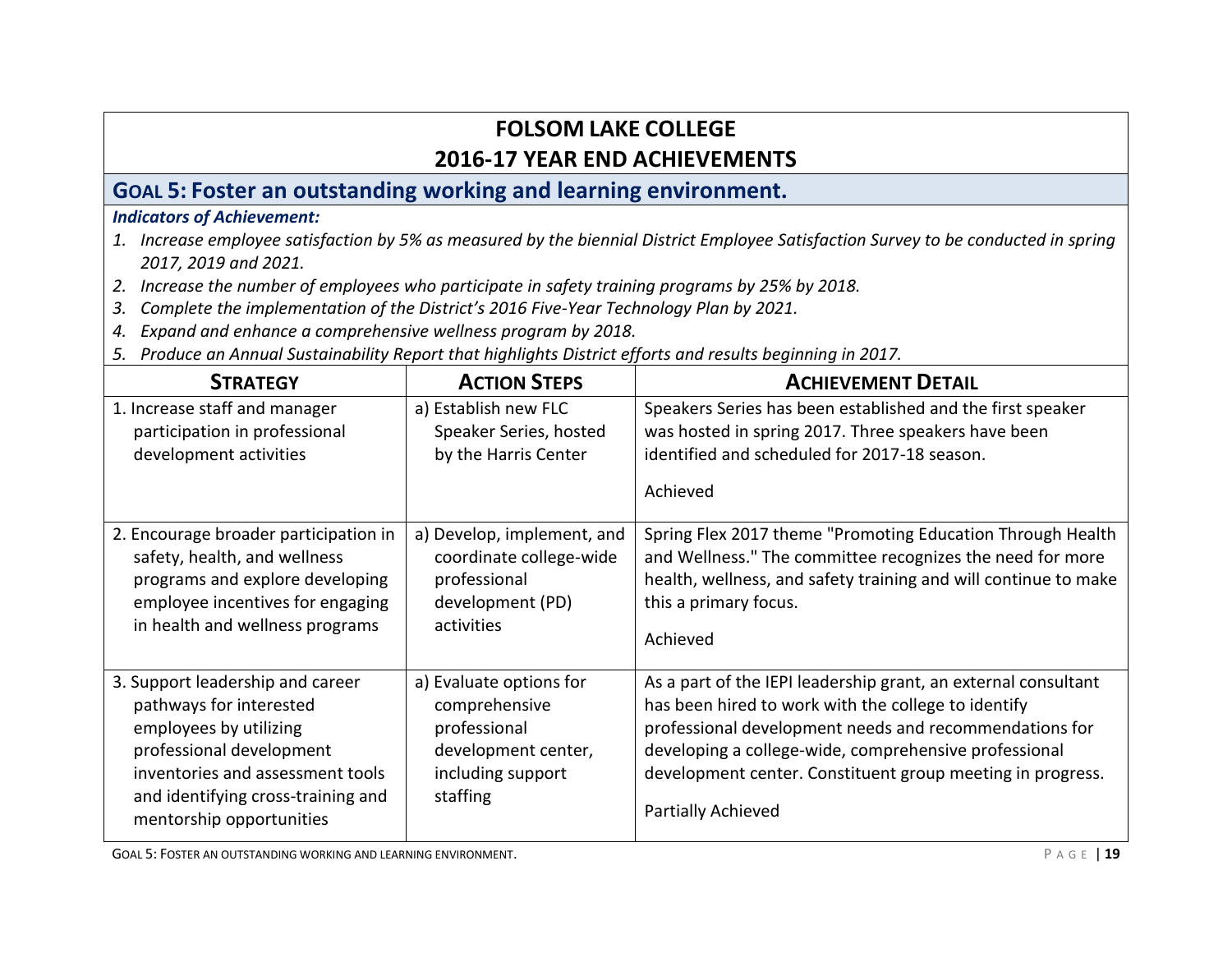| 4. Coordinate and communicate<br>college sustainability efforts to<br>further implement best practices<br>across the District                   | a) Collaborate and support<br>District as needed                                                                                                                                                 | The college website is being redesigned. New site is expected<br>to launch in spring or summer 2018.<br>Creating a sustainability webpage is planned for phase II of<br>the redesign project. The webpage will contain information on<br>campus sustainability efforts including tracking the results of<br>recycling programs and potential future awards received in<br>sustainability and green cleaning, etc.<br>Not Achieved |
|-------------------------------------------------------------------------------------------------------------------------------------------------|--------------------------------------------------------------------------------------------------------------------------------------------------------------------------------------------------|-----------------------------------------------------------------------------------------------------------------------------------------------------------------------------------------------------------------------------------------------------------------------------------------------------------------------------------------------------------------------------------------------------------------------------------|
| 5. Streamline business processes,<br>including appropriate use of<br>technology to improve workforce<br>efficiency and better serve<br>students | a) Identify resources to<br>purchase student<br>tracking system to align,<br>coordinate, and track<br>discipline, grievance,<br>Title IX, confidential<br>reporting, equity officer<br>processes | Dialogue occurring across the district to determine IT capacity<br>and identify possible funding streams to purchase a program<br>to track student conduct across the district.<br>Not Achieved                                                                                                                                                                                                                                   |
|                                                                                                                                                 | b) Complete the Financial<br>Aid PeopleSoft<br>conversion, utilizing High<br>Point to address degree<br>applicability                                                                            | Conversion to PeopleSoft is complete. Course applicability<br>project still underway to finalize district-wide process for<br>reviewing courses and overriding system constraints where<br>appropriate. The monitoring of this process will be ongoing.                                                                                                                                                                           |
|                                                                                                                                                 |                                                                                                                                                                                                  | Achieved                                                                                                                                                                                                                                                                                                                                                                                                                          |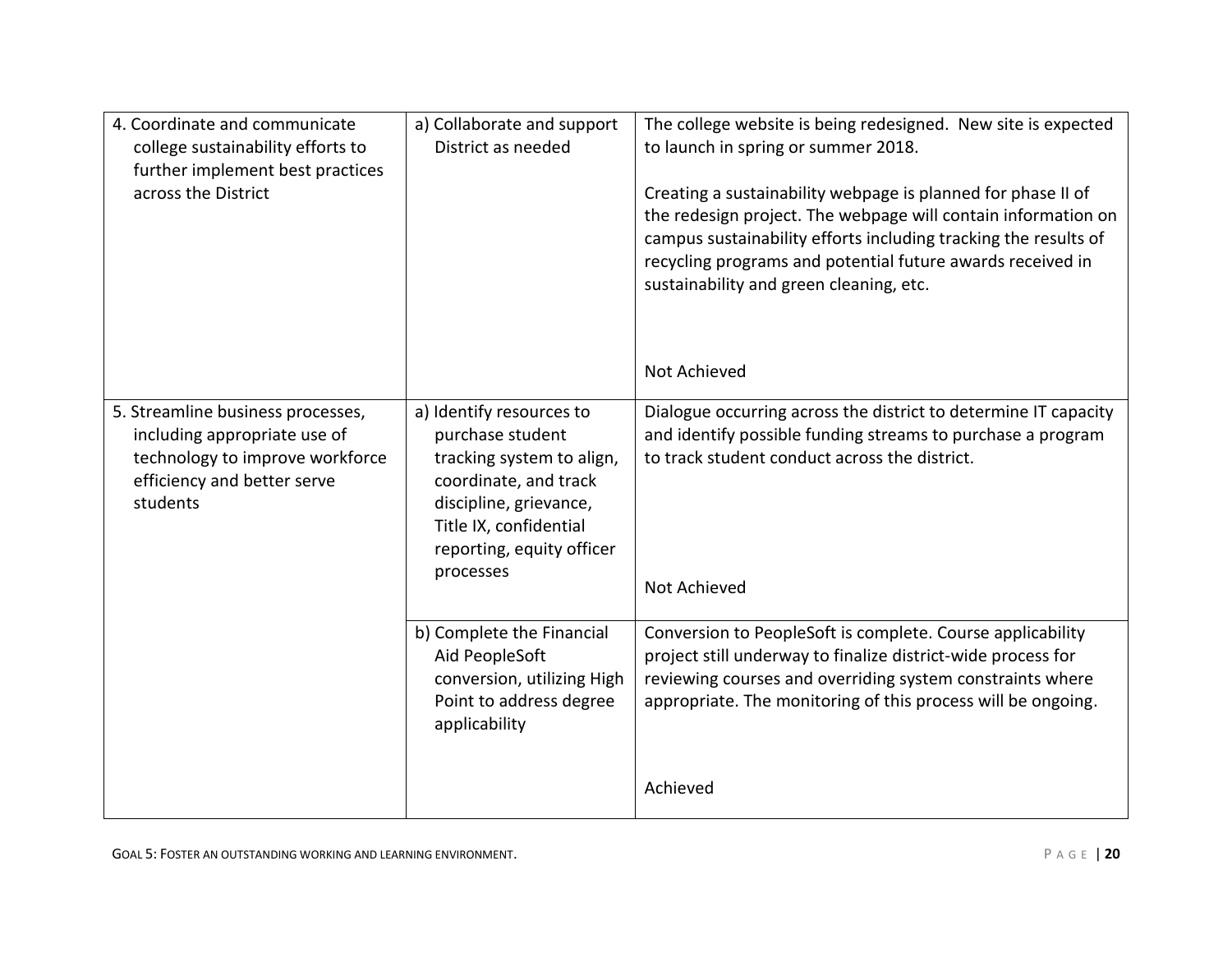| 5. Streamline business processes,<br>including appropriate use of<br>technology to improve workforce<br>efficiency and better serve<br>students (cont.) | c) Revise and update<br>external website, revise<br>and migrate internal<br>college website to<br>Ingeniux           | Working in coordination with ARC & DO to develop similar<br>navigation and design standards for redesign of the college<br>website. Redesign launch planned for spring or summer 2018.<br>FLC Insider integration to follow.<br>Partially Achieved                                                                                                                                                                                                                                                                               |
|---------------------------------------------------------------------------------------------------------------------------------------------------------|----------------------------------------------------------------------------------------------------------------------|----------------------------------------------------------------------------------------------------------------------------------------------------------------------------------------------------------------------------------------------------------------------------------------------------------------------------------------------------------------------------------------------------------------------------------------------------------------------------------------------------------------------------------|
|                                                                                                                                                         | d) Survey students and staff<br>to identify gaps in<br>technology accessibility                                      | OIR will distribute survey in fall 2017.<br>Partially Achieved                                                                                                                                                                                                                                                                                                                                                                                                                                                                   |
| 6. Foster positive and respectful<br>relationships across all<br>constituencies                                                                         | a) Identify strategies to<br>improve communication,<br>increase morale and<br>collaborative spirit<br>("Falcontude") | Campus climate survey completed and the executive team,<br>working in collaboration with Multicultural & Diversity<br>Committee (MDC), has reviewed findings, recommendations,<br>and strategies to improve communication and morale within<br>the college.                                                                                                                                                                                                                                                                      |
|                                                                                                                                                         |                                                                                                                      | Information from survey informed Leadership Academy<br>activities in spring 2017; Bagels and Brew (coffee) networking<br>activity hosted on mandatory Flex day - all employees<br>encouraged to participate (excellent turnout);<br>suggestion/comment boxes placed in various locations at all<br>three sites; email address established to submit<br>suggestions/comments electronically; Falcon Family Fun Day<br>event held in April 2017; Thursday Morning Coffee hosted by<br>different departments throughout the summer. |
|                                                                                                                                                         |                                                                                                                      | Partially Achieved                                                                                                                                                                                                                                                                                                                                                                                                                                                                                                               |

GOAL 5: FOSTER AN OUTSTANDING WORKING AND LEARNING ENVIRONMENT.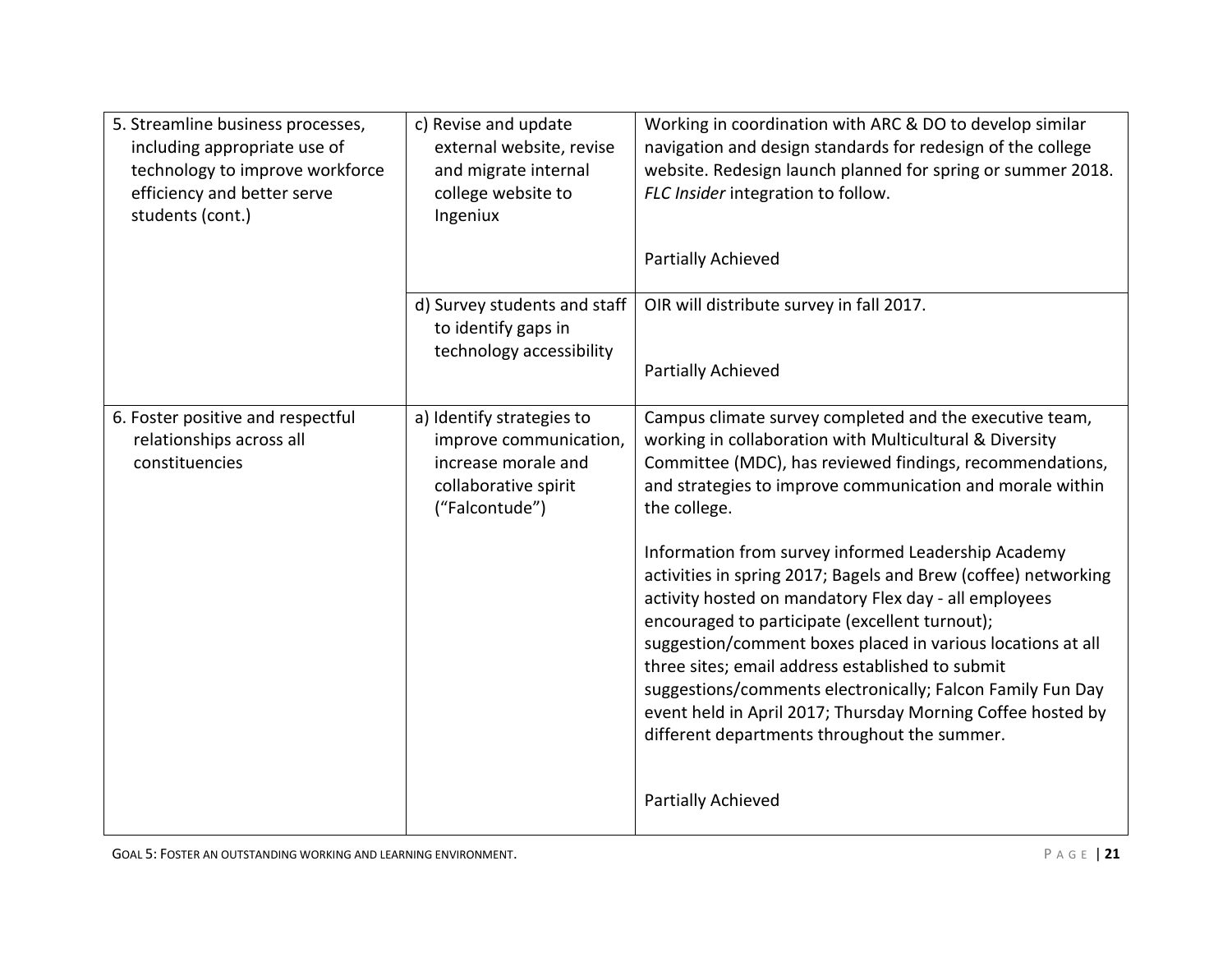| 7. Maintain competitive salary and<br>benefits packages for the District<br>workforce | a) Provide input as needed<br>to District                                                                                                | Additional recruitment resource sites and publications<br>recommended to HR to draw more diverse pool of applicants<br>for various college positions.<br>Achieved                                                                                                                                                                                                                                                                                                                                                                                                                                           |
|---------------------------------------------------------------------------------------|------------------------------------------------------------------------------------------------------------------------------------------|-------------------------------------------------------------------------------------------------------------------------------------------------------------------------------------------------------------------------------------------------------------------------------------------------------------------------------------------------------------------------------------------------------------------------------------------------------------------------------------------------------------------------------------------------------------------------------------------------------------|
| 8. Other strategies to foster<br>outstanding working and learning<br>environment      | a) Use Harris Center<br>technology (business<br>systems, stage tech<br>systems) as a real world<br>learning environment for<br>students. | The Harris Center currently employs 31 students as<br>stagehands, front of house staff, and marketing assistants,<br>providing work experience with current state-of-the-art tech<br>systems. Students are also employed in ticket office and call<br>center which uses computer network/systems and cloud<br>based software platform that are configured to meet new,<br>more stringent Payment Card Industry (PCI) compliance<br>standards.<br>Harris Center and Work Experience Coordinator will work<br>together to establish work experience credit opportunities in<br>2017-18.<br>Partially Achieved |
|                                                                                       | b) Identify sustainable<br>funding sources to<br>support the addition of<br>intercollegiate men's<br>and women's basketball              | Men's and Women's Basketball will commence in 2017-18<br>season.<br>Achieved                                                                                                                                                                                                                                                                                                                                                                                                                                                                                                                                |